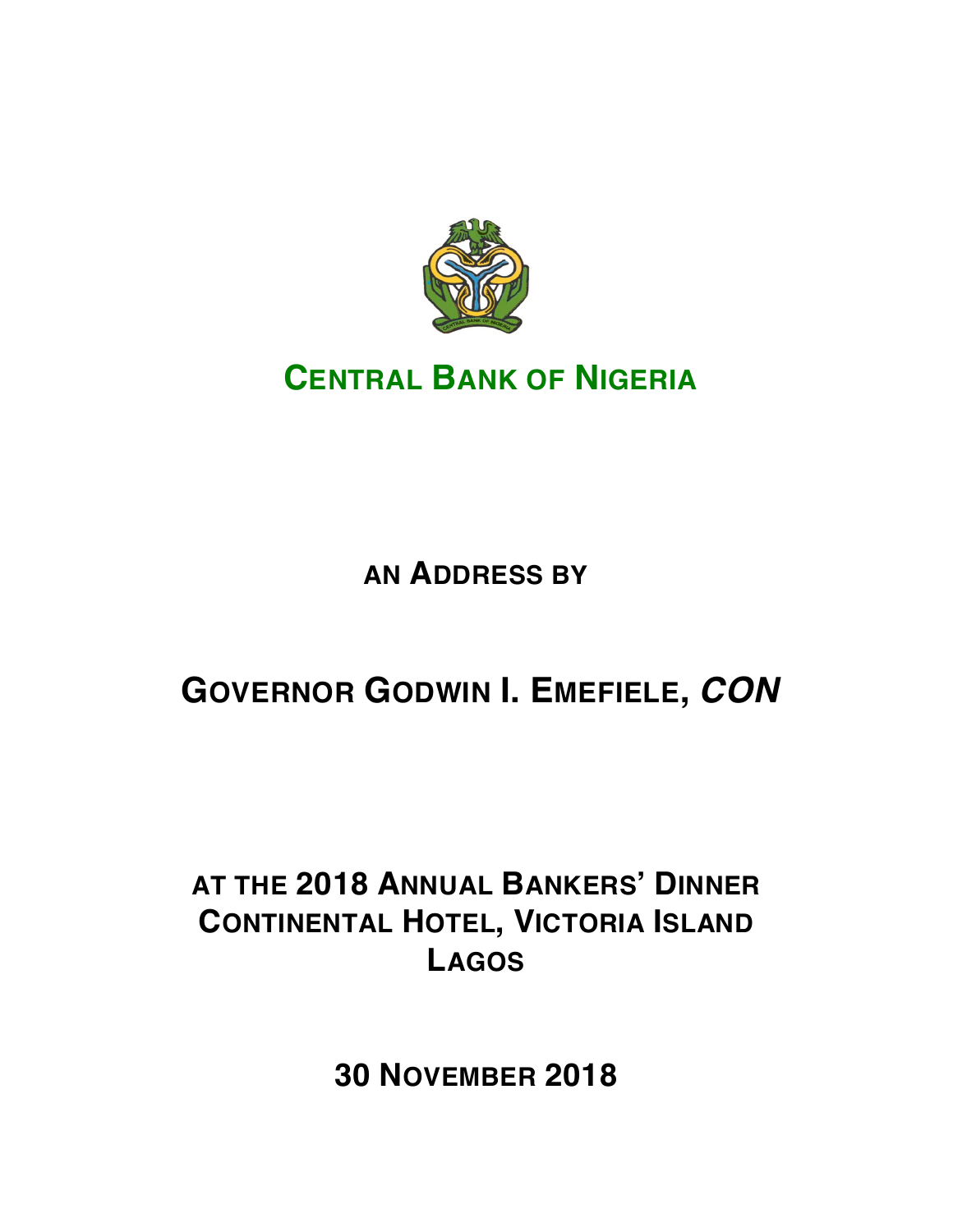

## **Gov. Godwin Emefiele,** *CON* Address at the 2018 Annual Bankers' Dinner Lagos, 30 November 2018

\_\_\_\_\_\_\_\_\_\_\_\_\_\_\_\_\_\_\_\_\_\_\_\_\_\_\_\_\_\_\_

**Opening Pleasantries**— Good evening distinguished ladies and gentlemen. It is indeed a pleasure to be with you this evening, and to use this occasion to step back from the day-to-day concerns of inflation, external reserves and exchange rate, to consider a number of the deep-seated, long term factors shaping Nigeria's economy. I am also delighted at the opportunity to once again address a gathering of eminent personalities, which includes critical stakeholders in our nation's financial sector, as well as members of the Chartered Institute of Bankers of Nigeria.

2. Before I go any further with my address, please permit me, to specially thank the leadership of the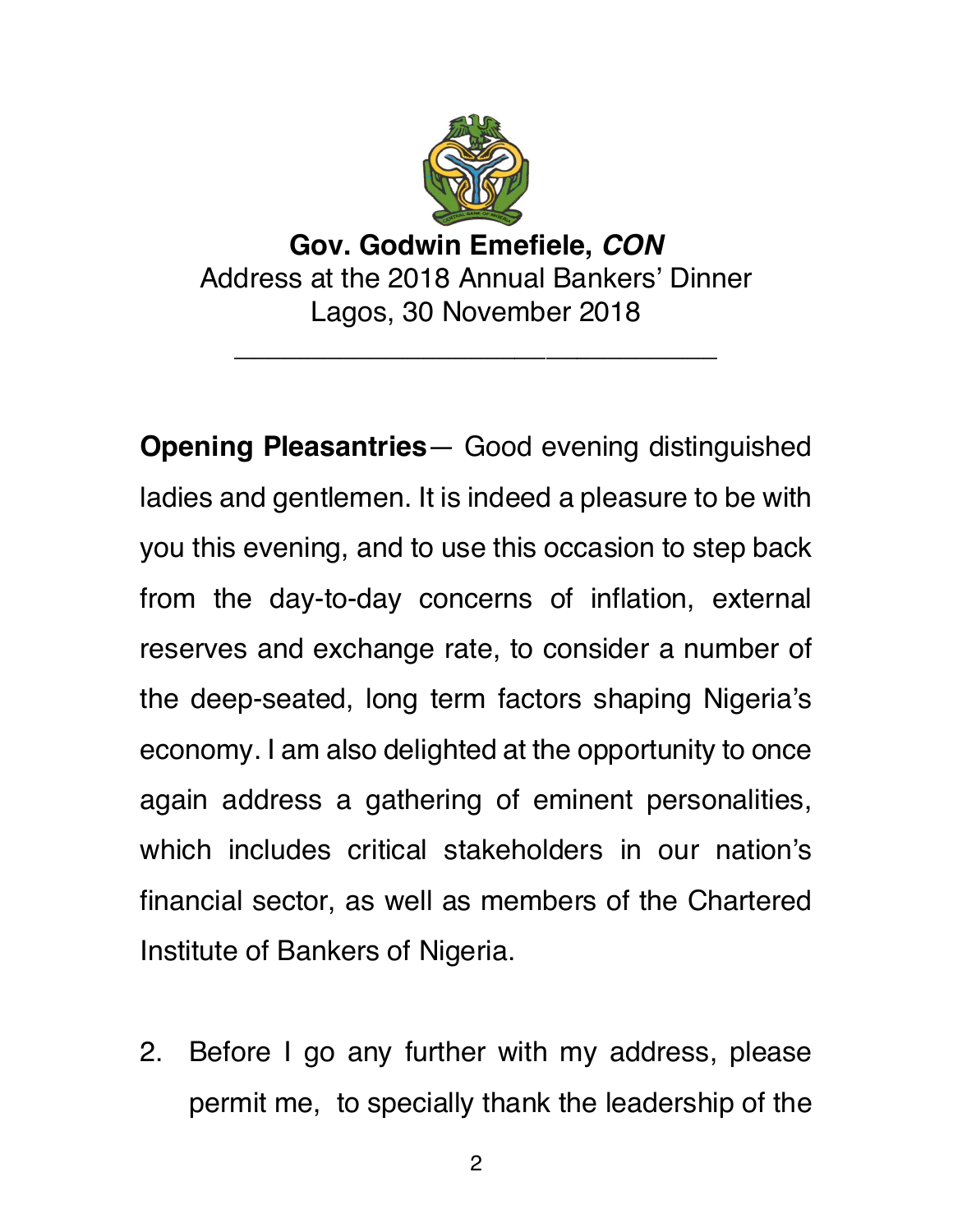Chartered Institute of Bankers of Nigeria ; particularly Dr Uche Olowu, Mr Seye Awojobi and their team, for their relentless efforts to ensure the success of today's event. I want to also extend my profound gratitude to the Managing Directors/Chief Executive Officers of our banks and other financial institutions who have found time to be here despite their very busy schedules.

3. I must not forget to accord honour to whom it is due. Permit me, ladies and gentlemen, to congratulate Dr Uche Olowu on his well-deserved election as the President and Chairman of the Governing Council of this great institute. I also wish to thank the immediate past President, Prof. Segun Ajibola and the outgoing Council members for their outstanding performance, and total commitment to the pursuit of the vision and mission of the institute. I sincerely thank each and every one of you for your respective roles in making this institute one of the leading professional bodies in the country.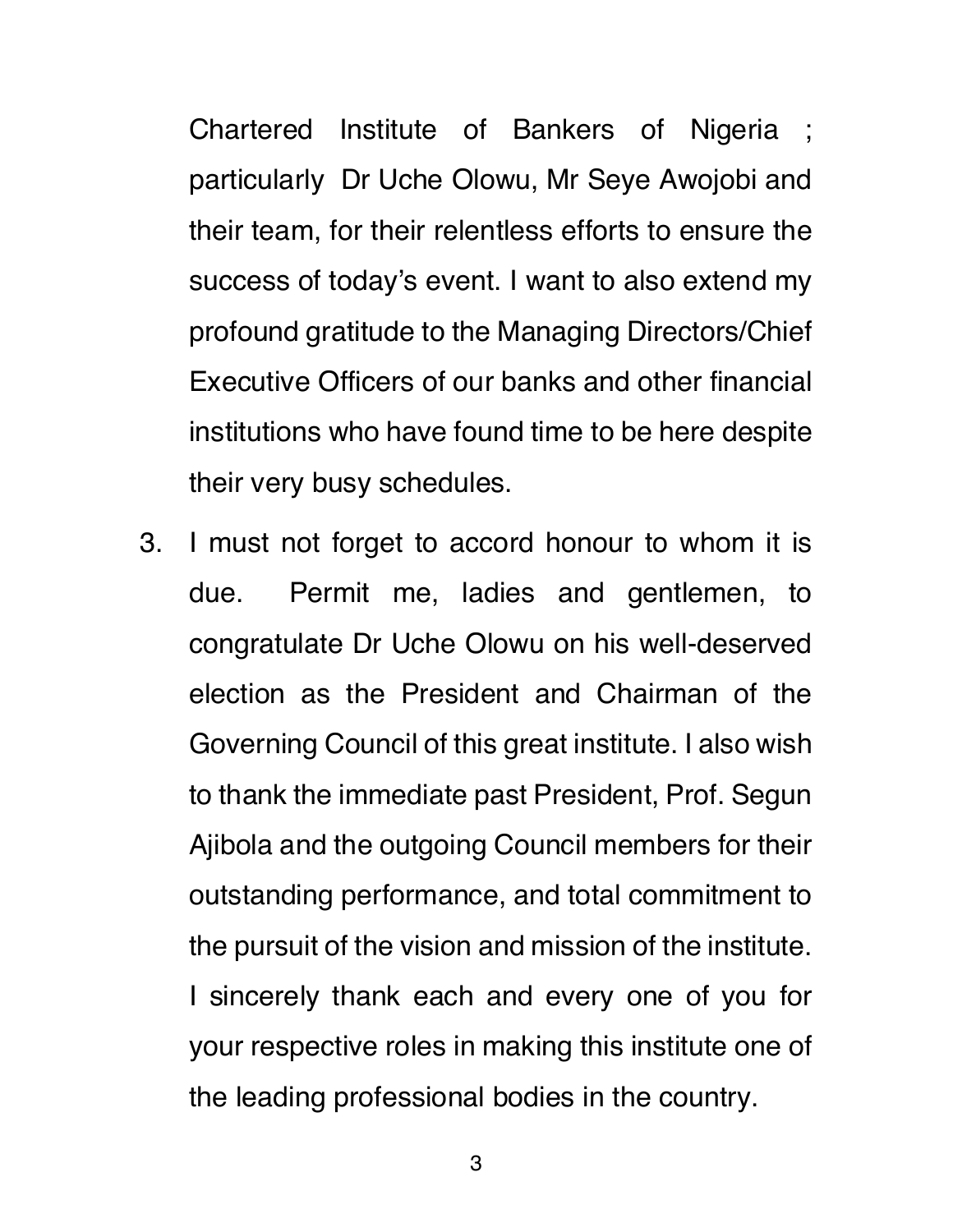- 4. Likewise, I welcome my colleagues from the CBN, especially the Deputy Governors, Departmental Directors, Special Advisers, Special Assistants, and other senior management of the Bank who are here present. And to everyone here seated I say: thank you for coming.
- 5. When I addressed this gathering five years ago, I acknowledged that a night such as this should not be dominated by excessive speeches. It should be a time to dine, merry and unwind after a hectic year. Though I am mindful of the need to allow you relax and enjoy the conviviality, it will be a great disservice to you and to our dear nation if I failed to adequately draw your attention to key economic and financial developments, both historical and expected.
- 6. Distinguished ladies and gentlemen, my address this evening is focused on "**Strengthening the**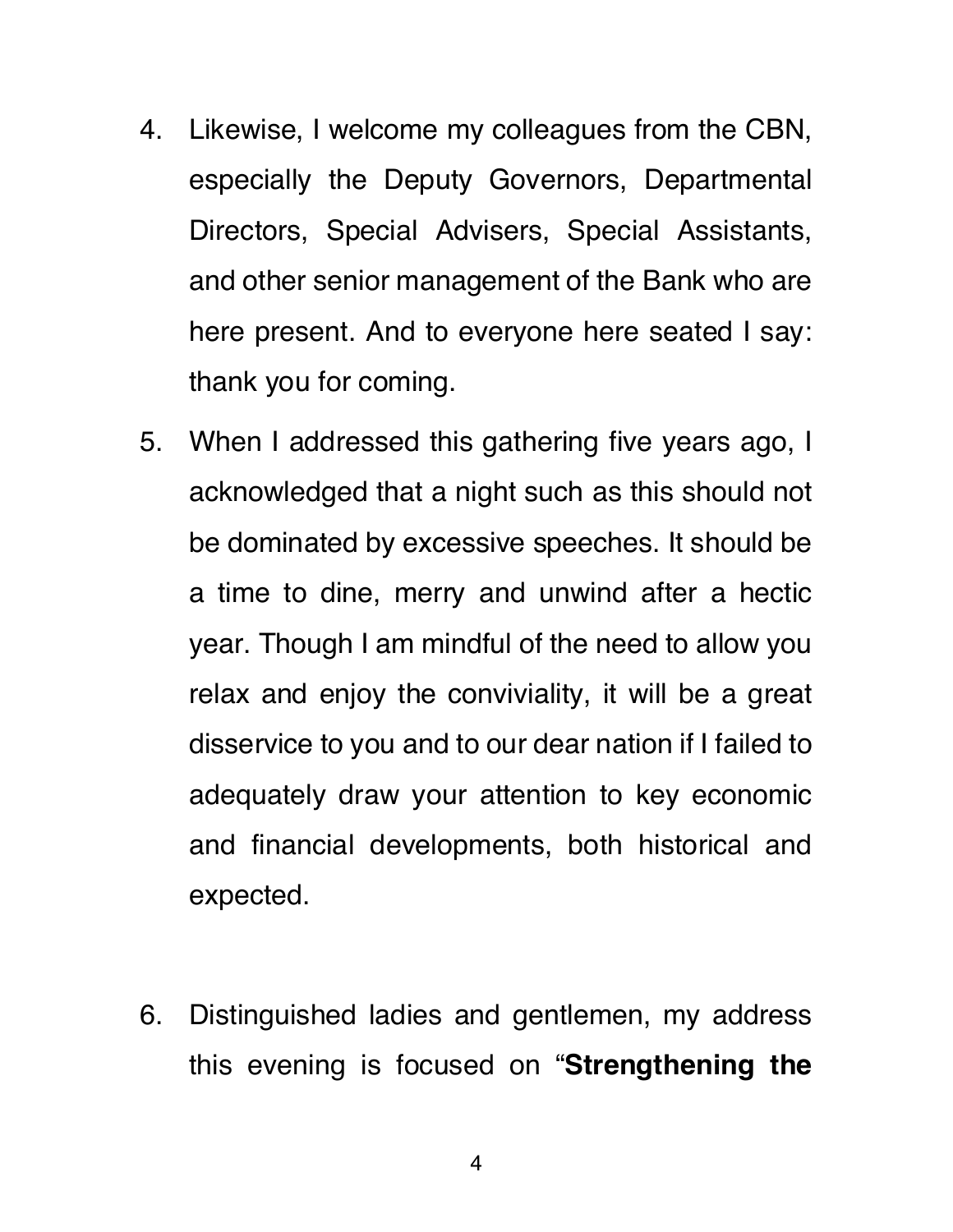**Economic Recovery Process in Nigeria**". I am pleased to have this opportunity to share my perspective on some of the key issues that the Nigerian economy has faced over the past 3 years, which includes the factors that led to the economic recession in the 1<sup>st</sup> quarter of 2016, and the measures we took at the Bank along with the Fiscal authorities to support our recovery from the recession by the 2nd quarter of 2017.

7. In my inaugural address to Nigerians after assuming office as the Governor of the Central Bank of Nigeria in June 2014, I indicated that my mandate would be to ensure that the Central Bank of Nigeria is more people focused, as its policies and programs would be geared towards supporting job creation and fostering inclusive growth, in addition to key macroeconomic concerns such as inflation and exchange rate stability. This idea of a people focused central bank is more relevant today, given the global headwinds we face as a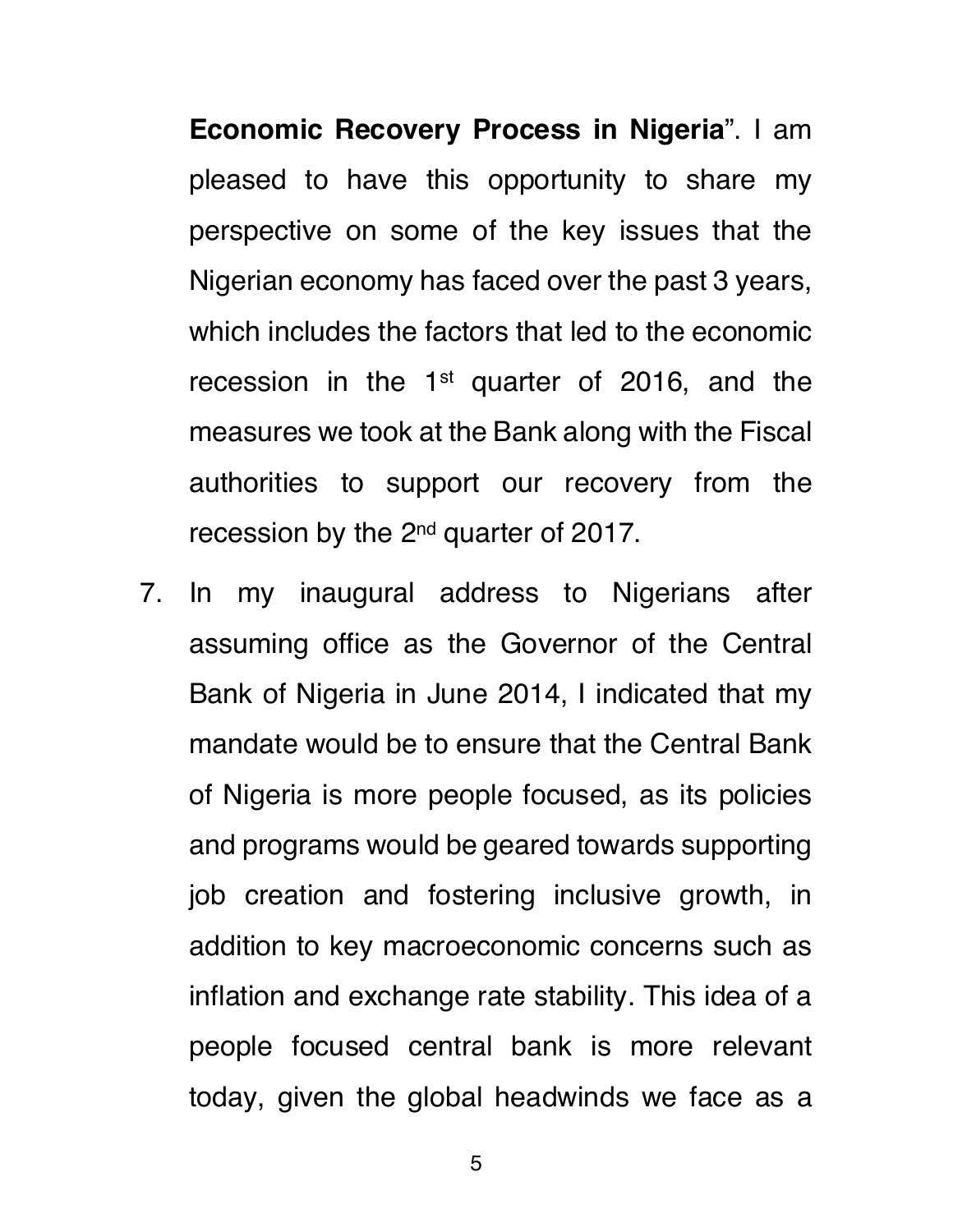nation and the Central Bank of Nigeria remains committed to supporting measures that would wean the nation from its dependence on imported goods; your Central Bank today is more committed to creating wealth and putting in place strong policies for creating jobs for our growing youth population; your Central Bank today is ever more committed to promoting a more stable and resilient financial system.

8. Several economic and financial experts continually attempt to analyse and pre-empt the policy actions of the CBN. To the extent that these endeavours are based on rational expectations, we wholly welcome the effort. Notably, some of their conclusions are incongruent to ours. As I have always maintained, I am not surprised at this outcome since most of those analysts, unfortunately, rely on limited or utterly incorrect information. Let me reiterate that the CBN will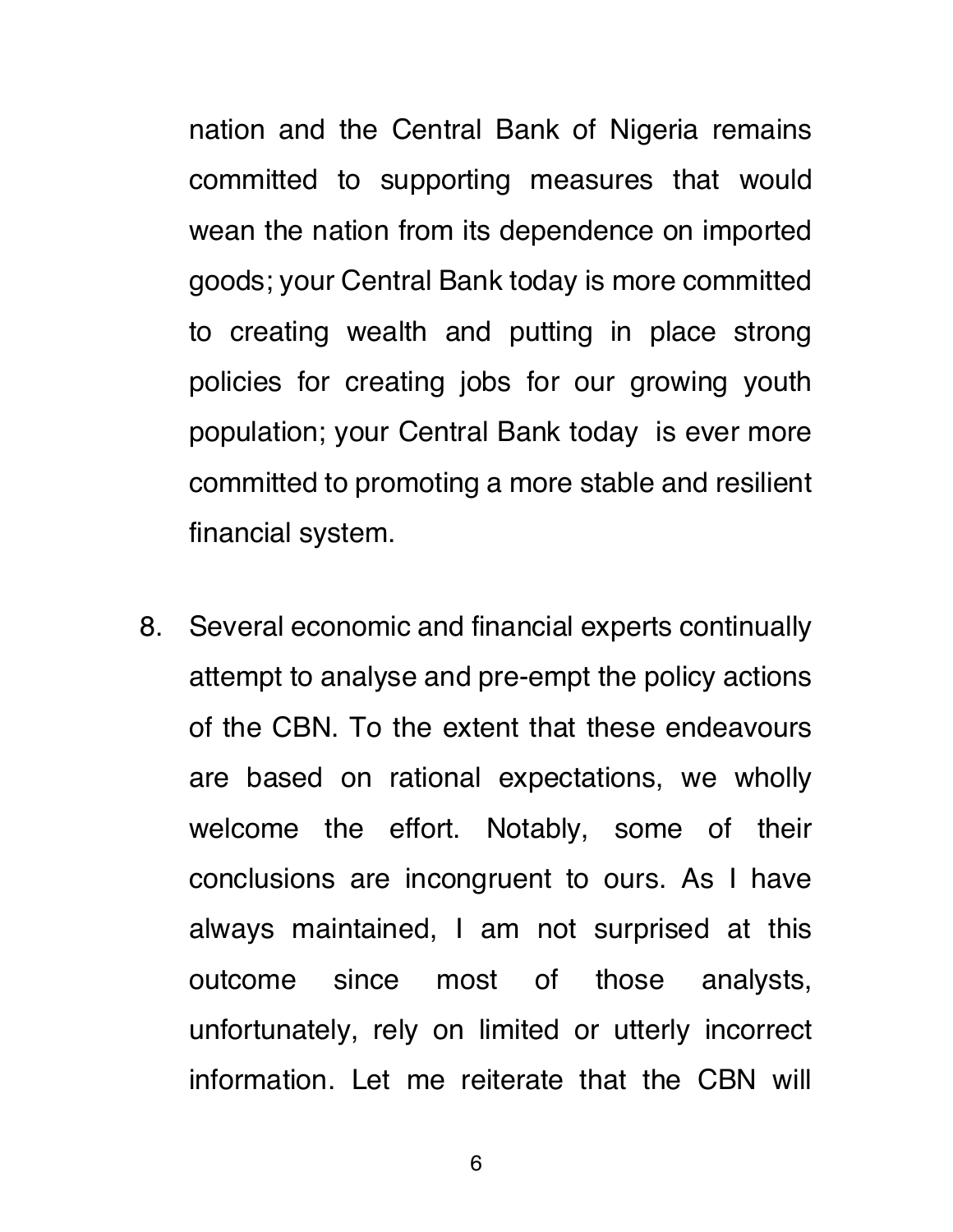always act in good faith, with the best available information and in cognizance of current economic conditions, to pursue price and financial system stability, support job creation on a massive scale and ensure a more inclusive growth in the economy. After a wave of scathing criticism that trailed some of our past policies, many of these measures are today being widely applauded as brilliant and conscientious actions. As policymakers, our perspectives are typically different from many talking heads, as our data, information sources and outlook remain superior. I therefore enjoin our critics to avoid being hasty in their condemnation of our policies. Some policies take time to bear fruit.

9. Let me at this point briefly explain the macroeconomic and geopolitical contexts in which the Central Bank and the nation have been operating.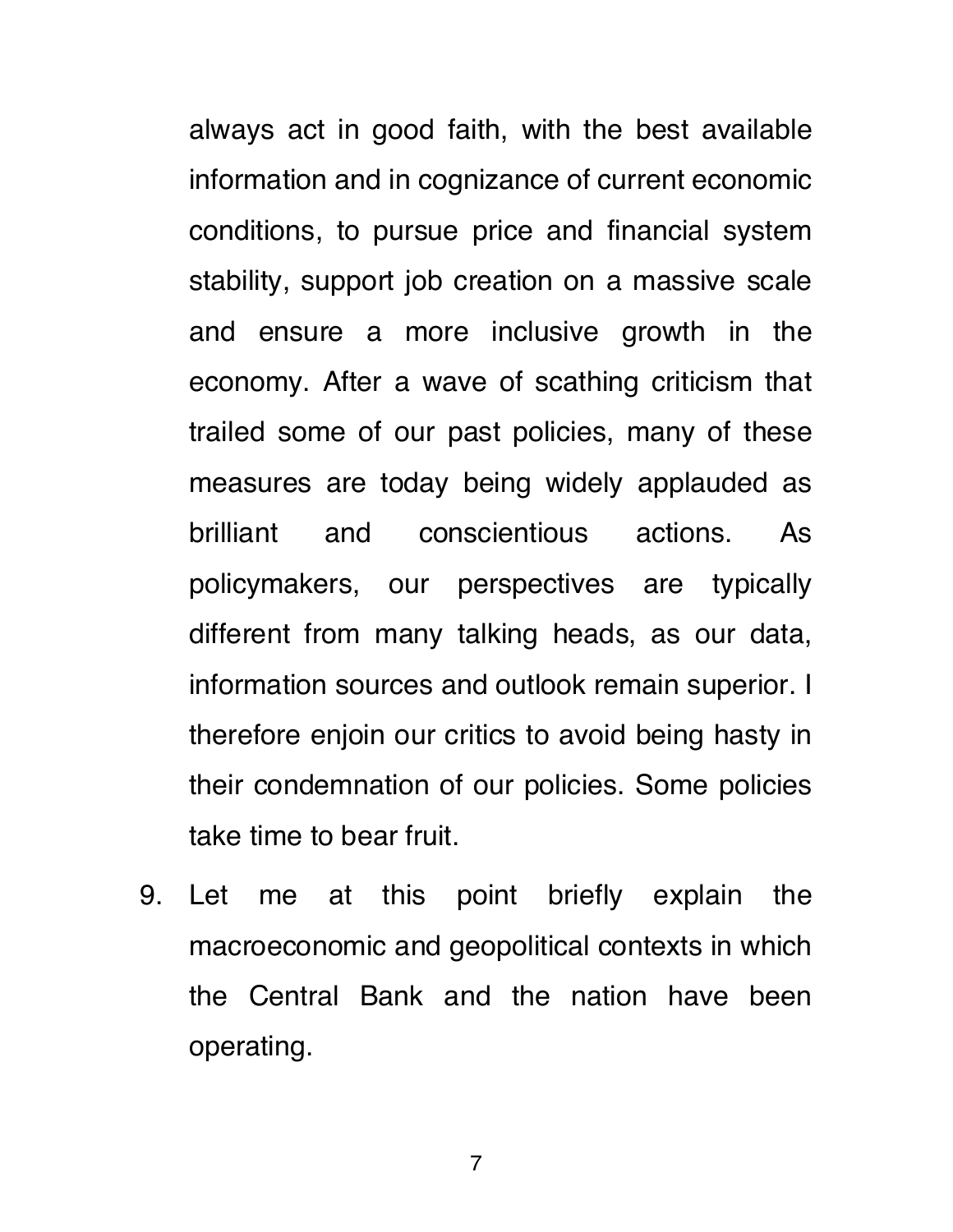#### **A Quick Overview**

- 10. On the global scene, a number of recent developments have noticeably impacted outcomes and outlooks especially in emerging market economies including Nigerian. These include:
- i. Rising global interest rate due to sustained tightening stance in advanced economies which consequently and unfortunately heightened fragilities, imbalances and vulnerabilities in emerging markets. The Fed fund rate was raised steadily to 2.25 percent in September 2018 with a promise for one more hike before the end of 2018 and three more in 2019. Similarly, the Bank of England raised its policy rate in August 2018 for the first time since 2008. Some emerging markets economies, including India, Indonesia, Mexico and Turkey have also raised interest rates in response to that shock;
- ii. The consequent huge capital flow reversals in emerging markets that led to immense pressures
	- 8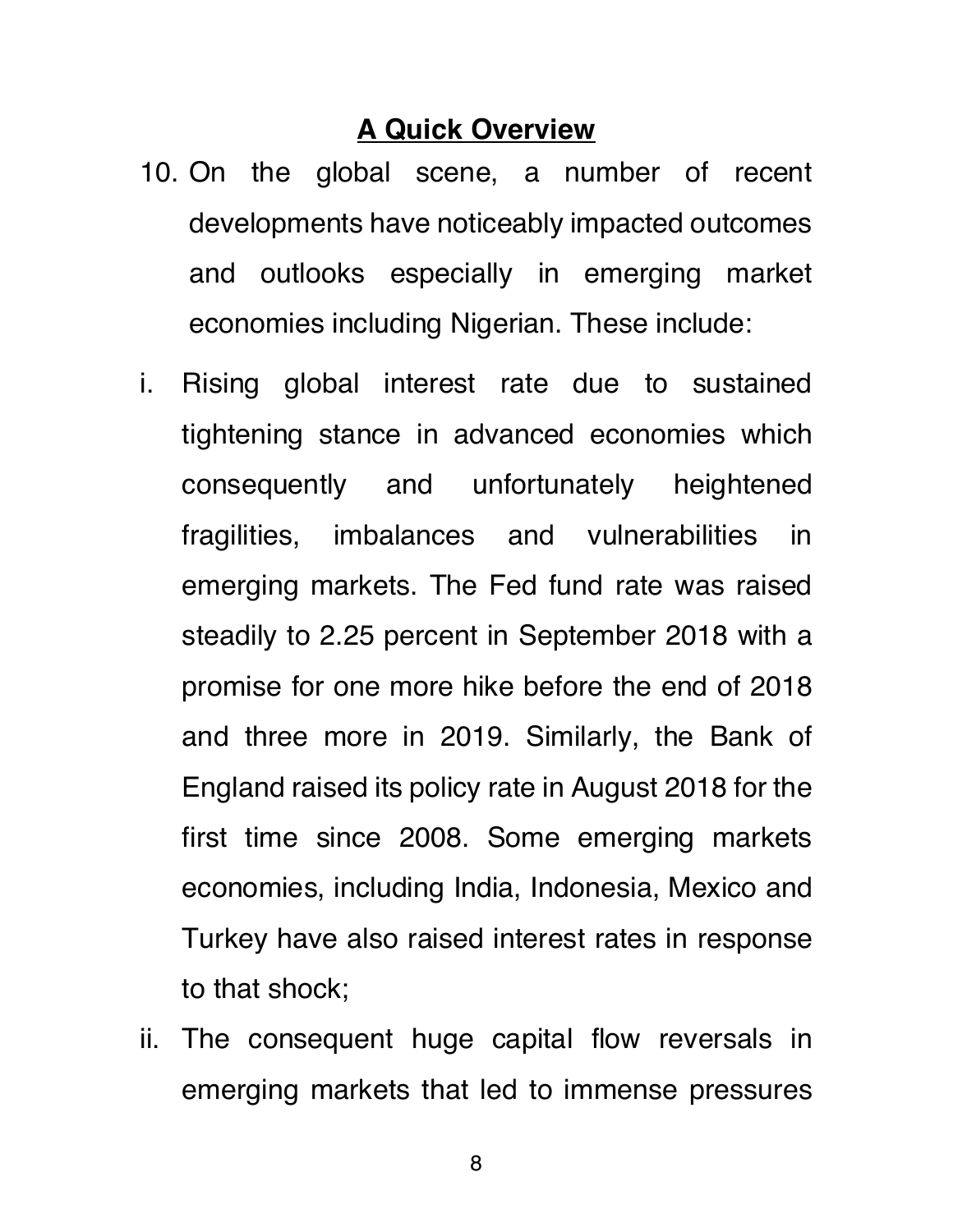on exchange rates, FX reserves, and sharp losses in the capital markets. Argentina, Brazil, South Africa, Turkey and Russia have already depreciated their currencies significantly due to this shock;

- iii. Uneven fluctuations in the international prices of commodities including crude oil, gold, cocoa, etc. After hitting \$86 per barrel in October 2018, oil prices have dropped by over 30% as at November 25, 2018;
- iv. Profound geopolitical and trade tensions (including between US and China, US and Iran, Russia and Western economies etc.) which are impacting the dynamics of global trade and consequently the flow of capital;
- v. The rising incidence of protectionism, nationalism, and anti-globalization especially in the western hemisphere; and
- vi. Uneven growth of the global economy accompanied by a tepid short-term outlook.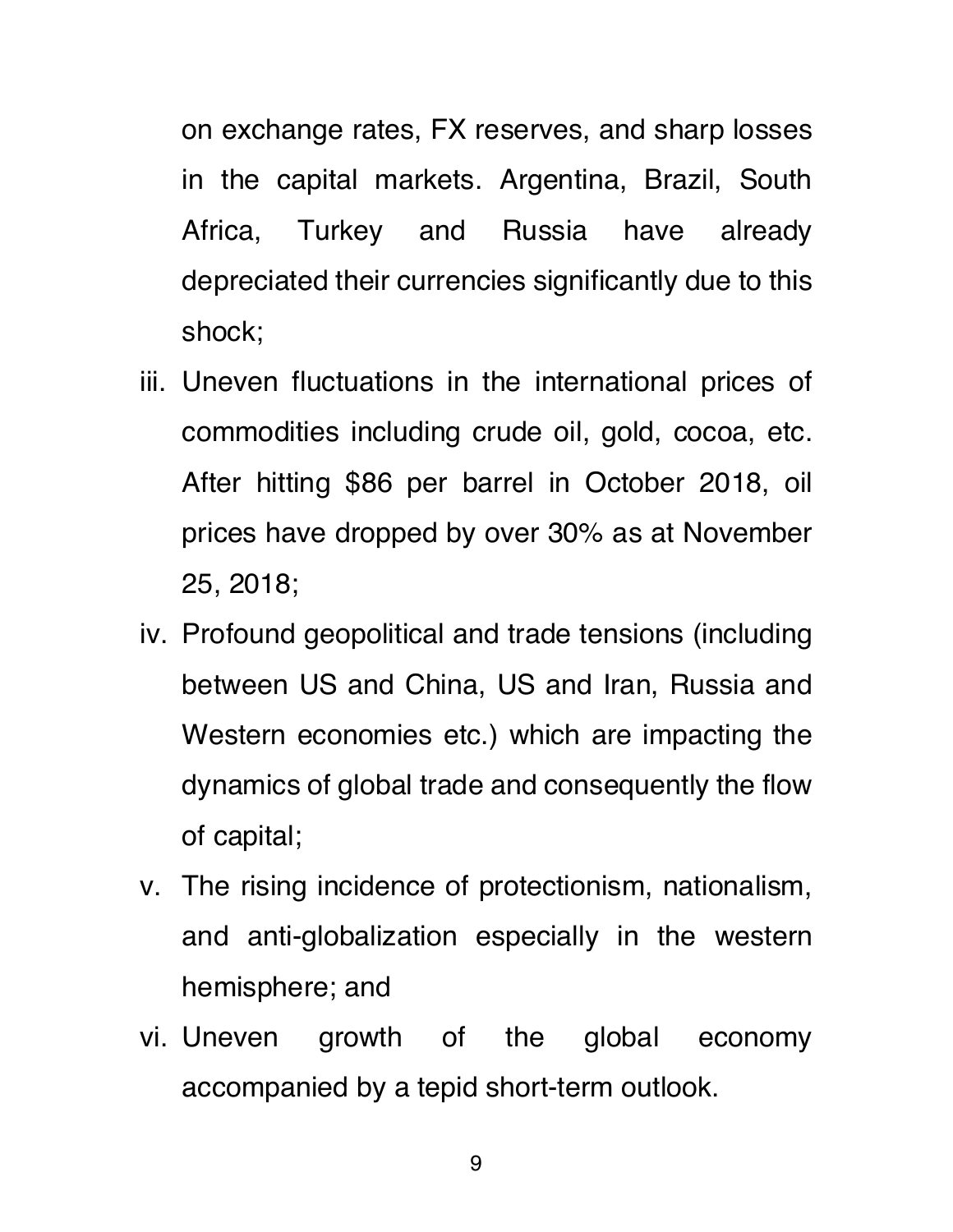- 11. What are the likely implications of these issues on Nigeria? And what steps can we take to avoid a repeat of the economic slowdown that occurred between 2016 and 2017? Given the structure of our economy, CBN's attention is primary focused on three factors, including;
	- One, rising trade tensions between the US and China could taper global growth, and by extension demand for commodities such as crude oil
	- Second, how to ensure that Nigeria's economy is insulated from the adverse consequences facing emerging and frontier markets, due to rising rates in the United States.
	- Third, what is the likely impact on the crude oil market from the sharp rise in US oil production, which currently stands at 11.7m barrels per day and is likely to rise to over 14m barrels in 2 years?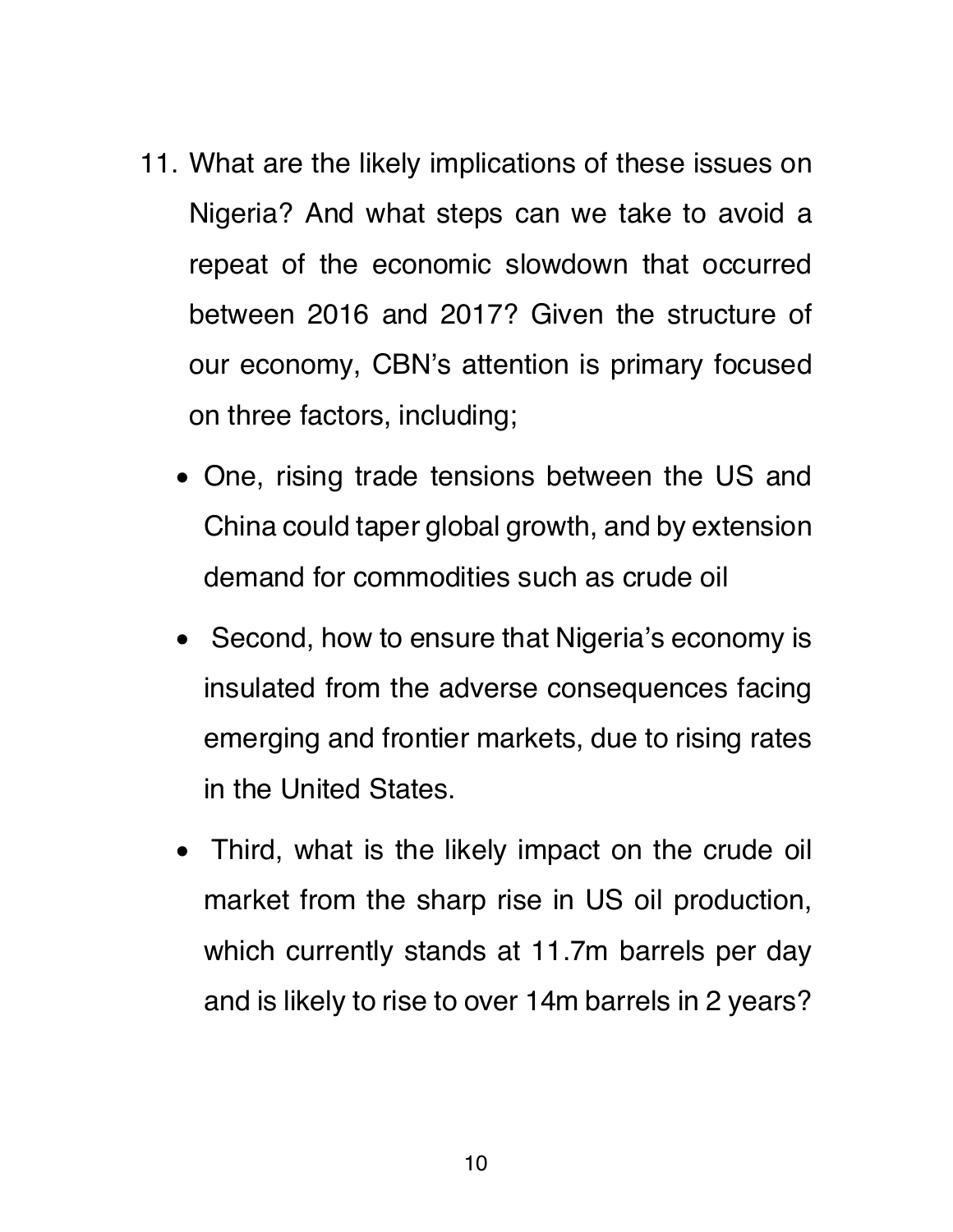12. As you may recall, Nigeria's political-economy experienced significant challenges over the last few years revealing its structural deficiencies particularly with regards to its dependence on crude oil, as a major source of its revenue and foreign exchange, as well as over dependence of our people on imported items even when these goods could be produced locally. The 60 percent decline in crude oil prices between 2015 and 2016 helped shape the trajectory of our economy, ultimately triggering the economic recession in Q1 of 2016.

#### **Road to Recovery**

13. The country's overdependence on crude oil for FX revenue meant that shocks in the oil market were transmitted entirely to the economy via the FX markets as manufacturers and traders who required forex to purchase their inputs as well as goods, were faced with a depleting supply of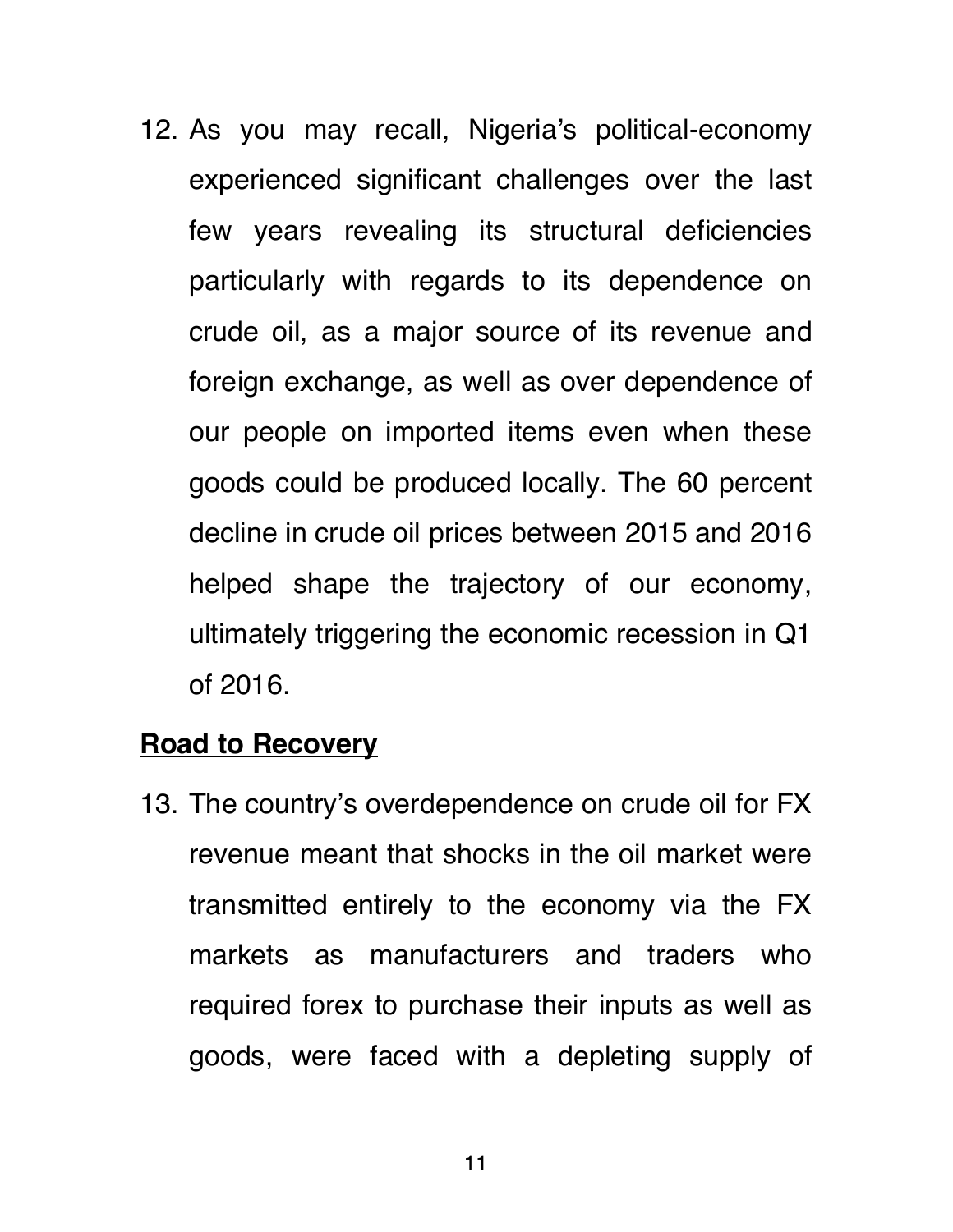foreign exchange in the country. The impact of this decline on our reserves was evident in the rise in the value of the US Dollar relative to the Naira; and a rise in the Consumer Price Index due to the increase in the cost of imported inputs and goods. In a bid to contain rising inflation and to cushion the impact of the drop in FX supply on the Nigerian economy, the Bank took three bold steps;

14. First, The CBN tightened money supply in order contain inflation while improving yields in local bonds, which attracted the attention of foreign investors. Second, we analyzed our import bill and encouraged manufacturers to consider local options in sourcing their raw materials, by restricting access to foreign exchange on 41 items. Third, the Investors and Exporters FX(I&E) window was introduced, which allowed investors and exporters to purchase and sell foreign exchange at the prevailing market rate.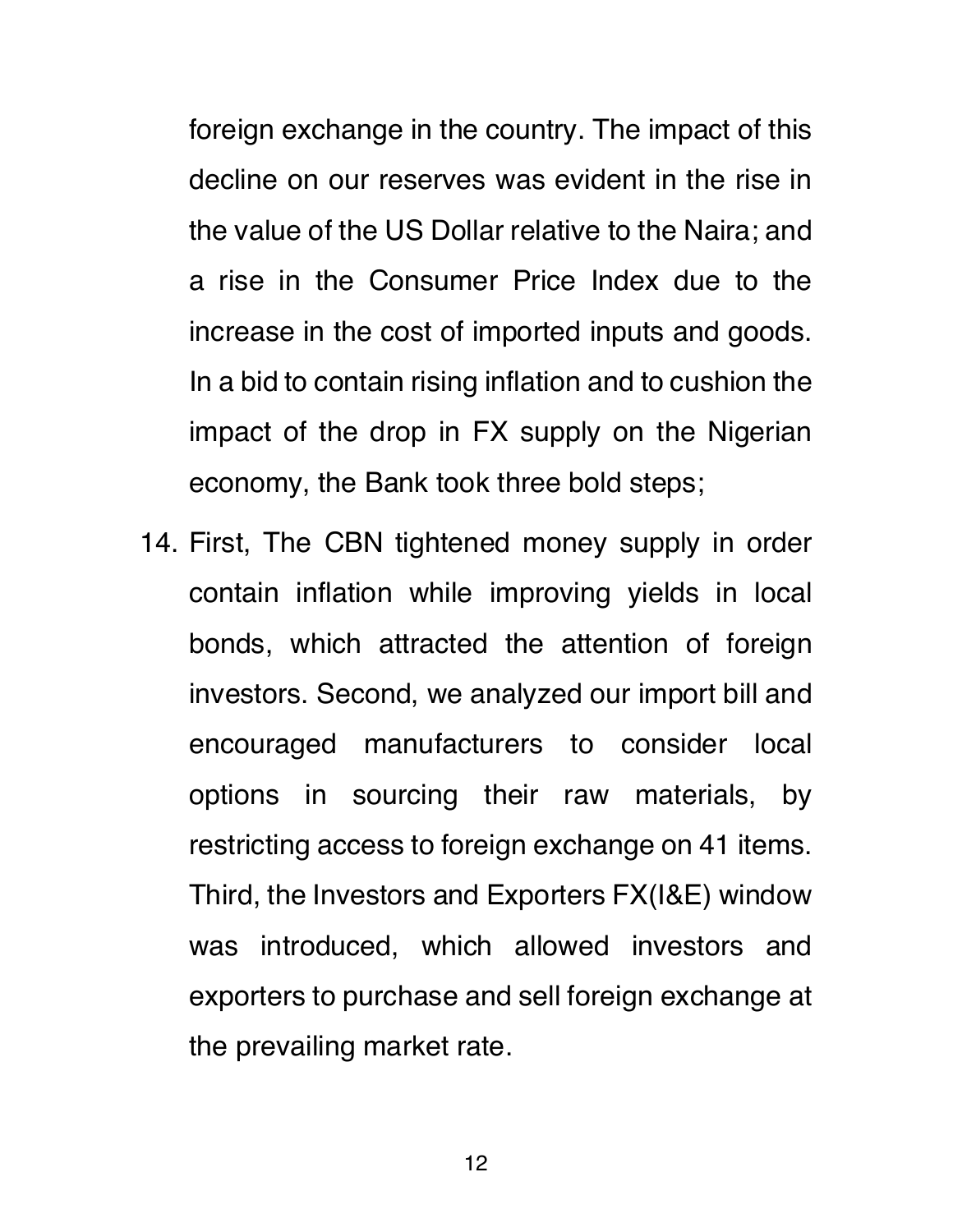15. The impact of these three measures led to an increase in foreign exchange inflows into the country; Transactions in the I&E FX window reached \$24 billion (\$6 billion net inflows) in 2017 and Nigeria's foreign exchange reserves rose to over \$48billion at the end of May 2018 from \$23bn in October 2016



16. With improved availability of foreign exchange, the exchange rate at the I&E FX window has remained stable over the past 12 months and the parallel market exchange rate premium has narrowed significantly. At the BDC segment, we saw a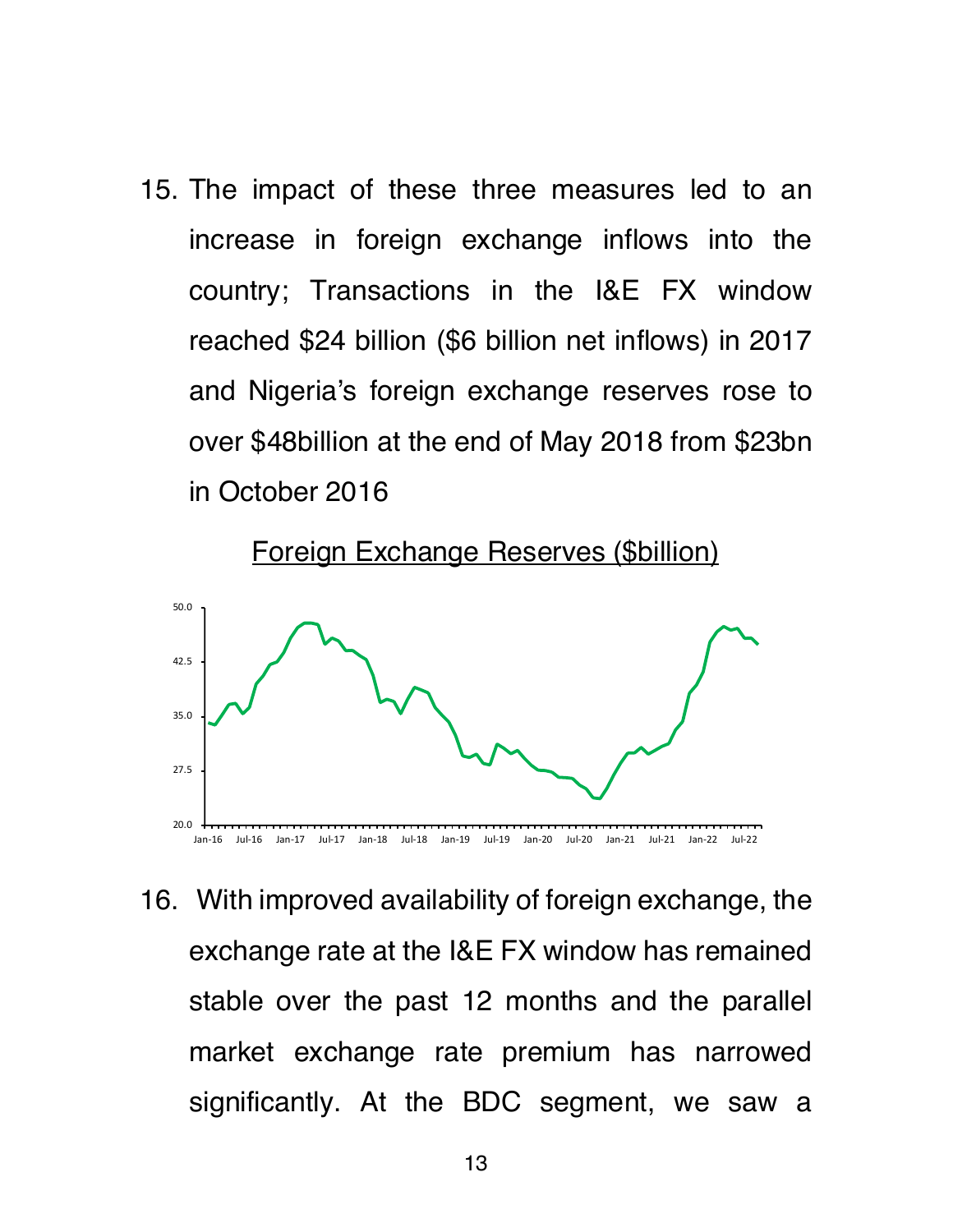significant appreciation of the Naira from over NGN525/US\$ in February 2017 to about NGN361/US\$ today. Rates at the I&E window also appreciated from nearly NGN382/US\$ in May 2017 to just over NGN360/US\$.



NGN – USD Convergence Across the Various Markets

17. **GDP:** After five quarters of uninterrupted GDP contraction (beginning from 1st Quarter of 2016), the economy exited from the recession during the second quarter of 2017. The recovery has been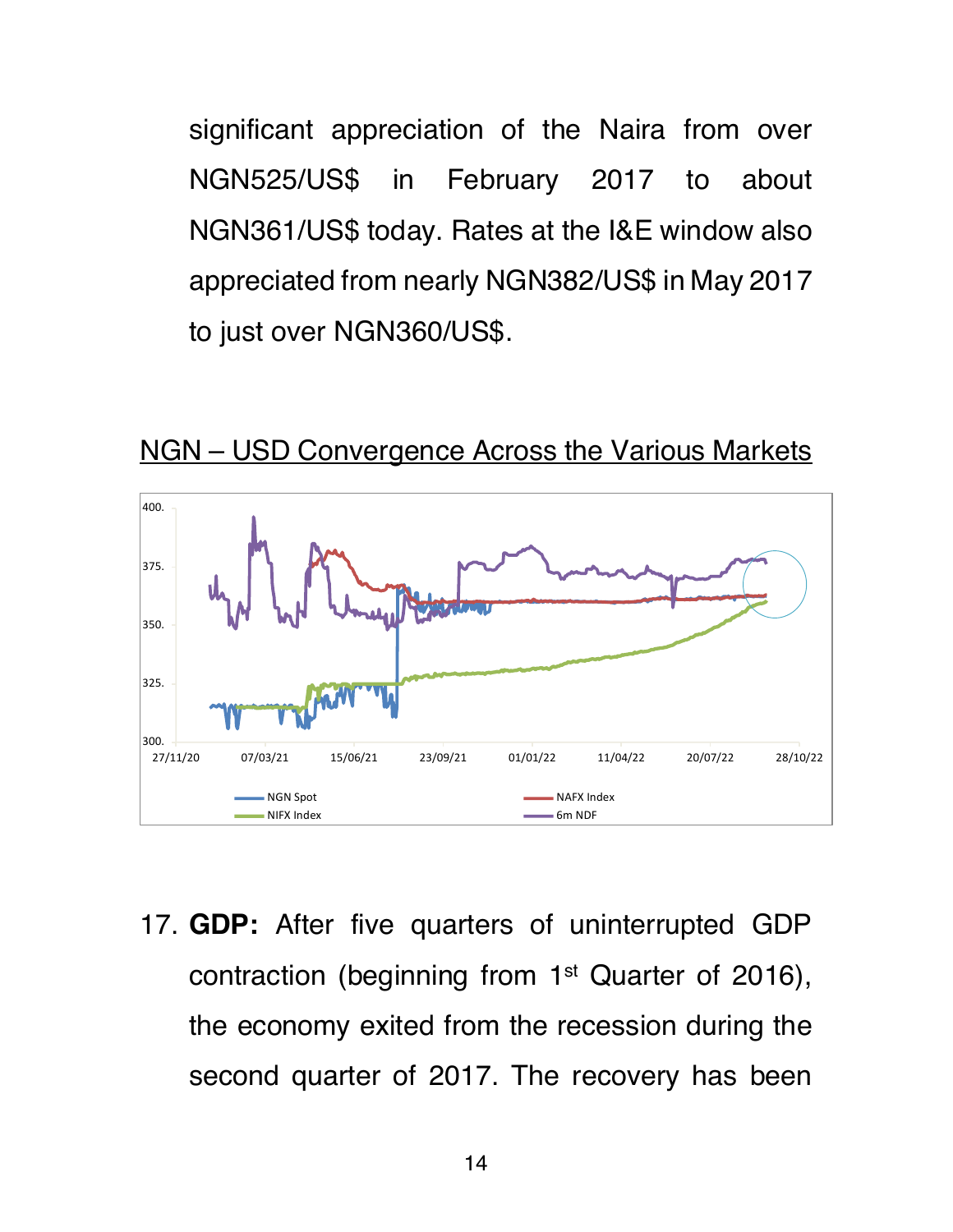sustained for five consecutive quarters. Though the pace of GDP growth slowed from 1.95 percent in the first quarter of 2018 to 1.50 percent in the second quarter, short-term outlook continued to strengthen with average growth projections of about 1.9 percent for 2018



18. The measures taken by the CBN also had an impact on inflation. Following a period of rising inflationary pressure which peaked at 18.7 percent in January 2017, the Nigerian economy witnessed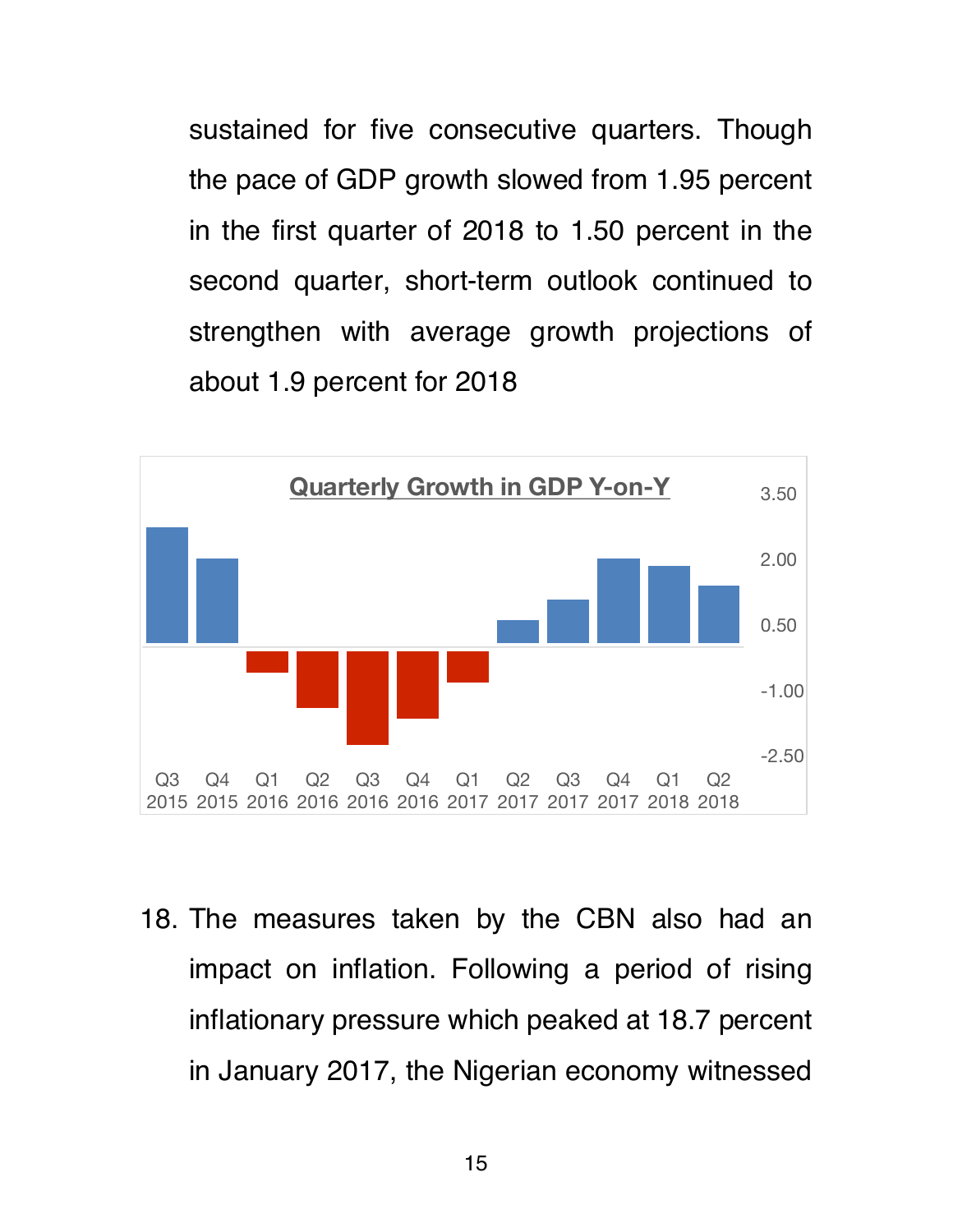eighteen straight months of disinflation, as inflation dropped to 11.1 percent in July 2018. A slight uptick to 11.25 percent was, however, recorded in October 2018 due to rising food prices.



19. Activities in the manufacturing sector also witnessed significant improvement between August 2016 and August 2018, as the Primary Manufacturing Index rose from a low of 42% in August 2016 to 57% in August 2018. This development was attributed to sustained supply of foreign exchange and stability of the naira.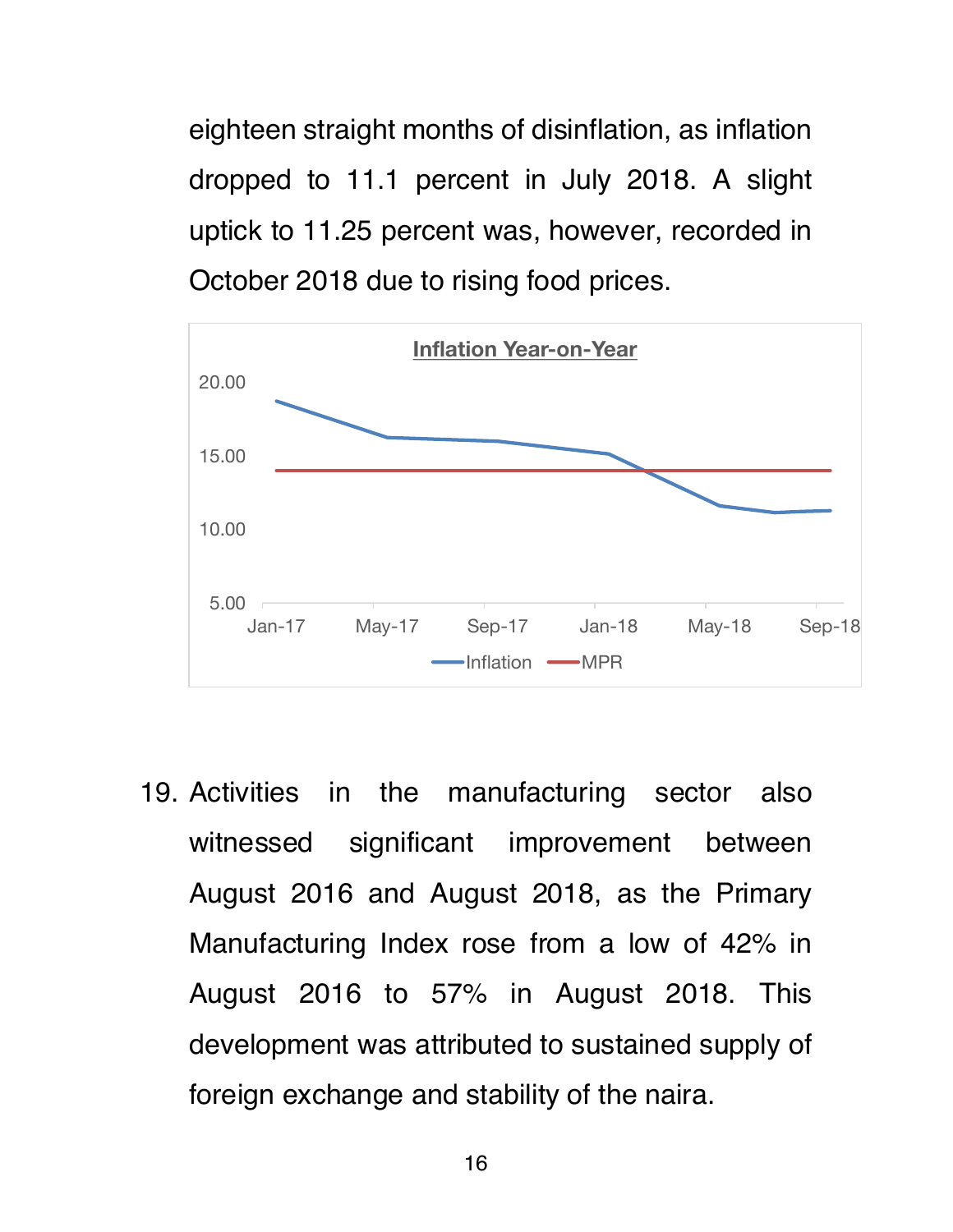20. We were also aware that in order to ensure sustainable growth, efforts must be made to address factors that constrained the growth of businesses in Nigeria. This led to the set-up of the enabling business committee PEBEC, chaired by His Excellency the Vice President. PEBEC was mandated to unlock bureaucratic constraints to doing business in Nigeria. The CBN and PEBEC worked together to improve access to credit for underserved Nigerians, through the set-up of a National Collateral Registry and the passage of the Credit Bureau Act. As a result of these initiatives in addition to other reforms, Nigeria moved up by 24 points in the World Bank's 2017 Doing Business Rankings. (145 from 167 in 2016)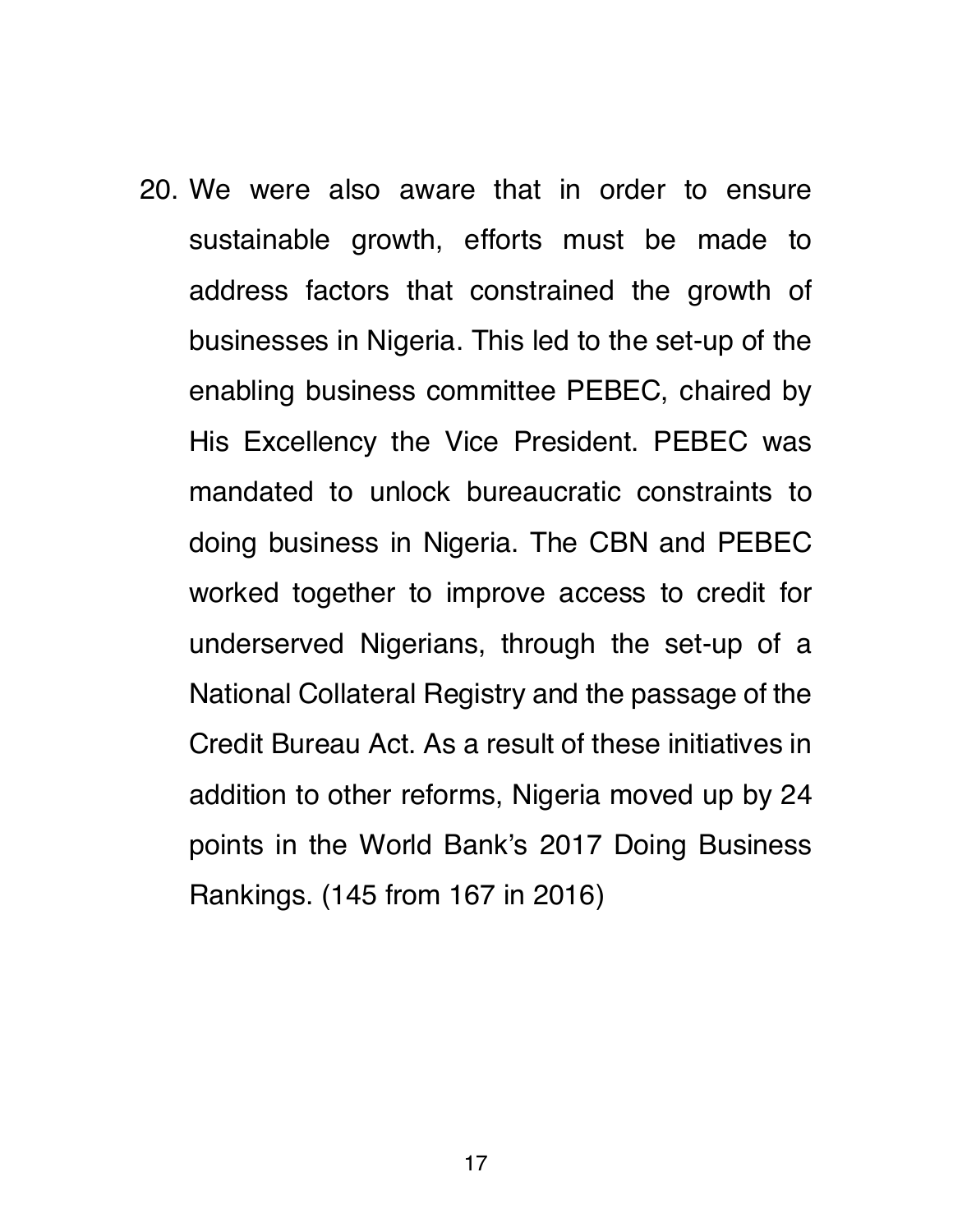### **Key Takeaways**

- 21. The ongoing global tensions as well as the economic recession in 2016 provided us with some key lessons on some of the steps we need to take if we intend to improve the wealth base of the nation. Our understanding of the nature of Nigeria's domestic imbalances indicates that two key factors accentuated our vulnerability to global shocks. The first is the diminished total factor productivity in Nigeria due to a low and inadequate infrastructural base. The second is our overdependence on imports for both capital goods and domestic consumption.
- 22. With regards to the inadequate infrastructural base, I am aware of ongoing efforts being made by the fiscal authorities in constructing critical roads networks such as the  $2^{nd}$  Niger Bridge, Lagos  $-$ Ibadan Highway, Abuja – Kano road network, and the rail lines between Port-Harcourt - Maiduguri,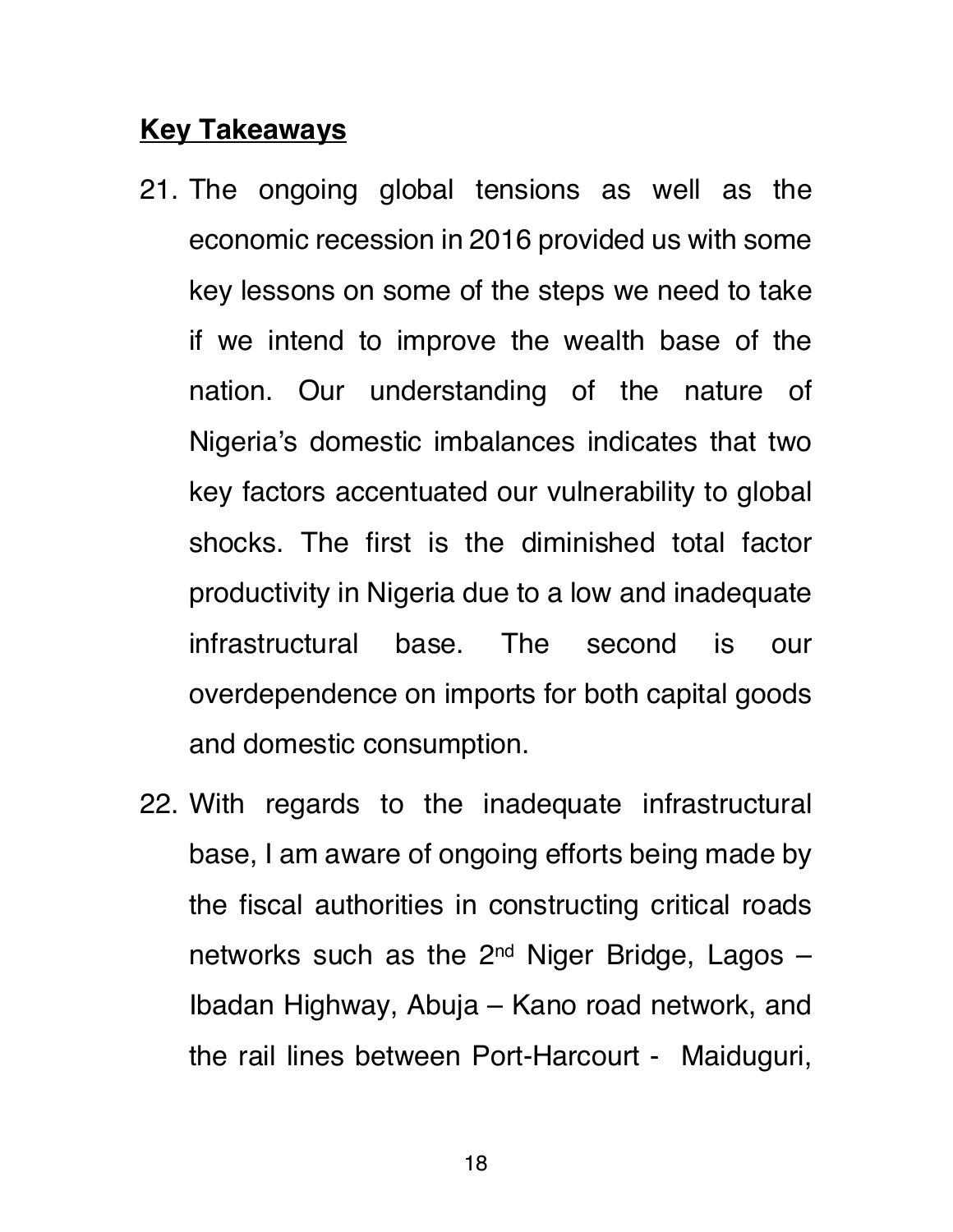Itakpe - Ajaokuta and Lagos – Kano. These measures will go a long way in reducing the logistics cost of doing business in Nigeria, while opening up new markets for farmers, traders and manufacturers.

- 23. With regards to our overdependence of imports, the economic recession triggered mainly by the drop in crude oil prices, only strengthened the case for the need to move from a nation wholly dependent on consumption, to a nation that produces a large proportion of what it needs, particularly in areas where the resources or inputs needed for production are widely available across the country. This thought process shaped our decision to impose the restriction on access to forex for 41 items that can be produced in Nigeria.
- 24. There has been considerable discourse particularly on whether the restriction on access to foreign exchange for 41 items is driving local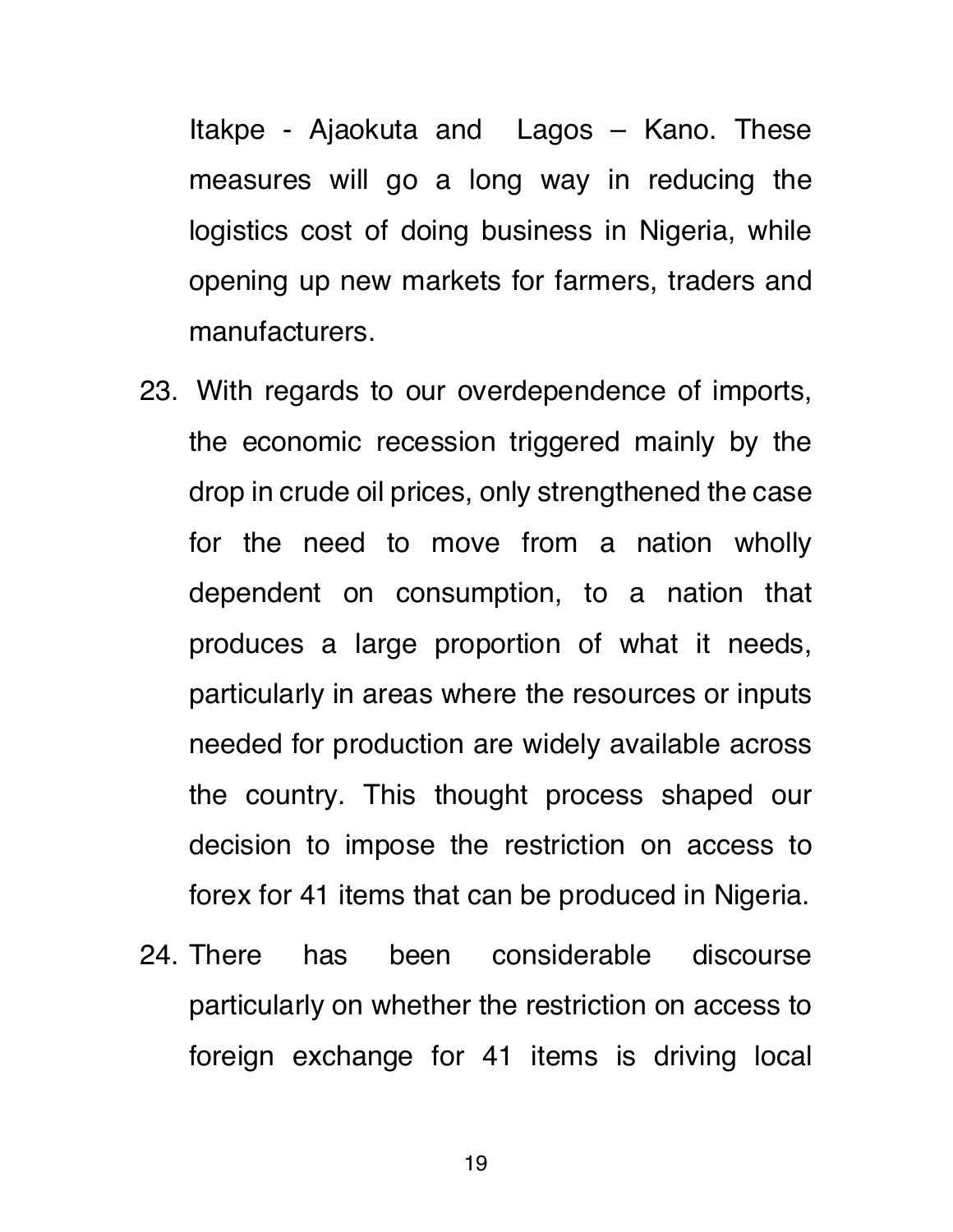production, with some nay-sayers stating that it has constrained productivity and growth in the economy. Based on our internal research conducted at the Central Bank of Nigeria, there is strong support that the recovery of our economy from the recession may have been much weaker or even negative, without the implementation of the restriction on 41 items. Our research supports the conclusion that the combination of the restriction on 41 items along with other measures imposed by the fiscal and monetary authorities has helped to promote the recovery. Any attempt to reverse the course of this actions may have untold consequences on the growth trajectory of our economy particularly in our push to diversify and restructure our economy. In fact, recommendations are being made to the CBN that the list of 41 items be expanded to include other additional items that can be locally produced.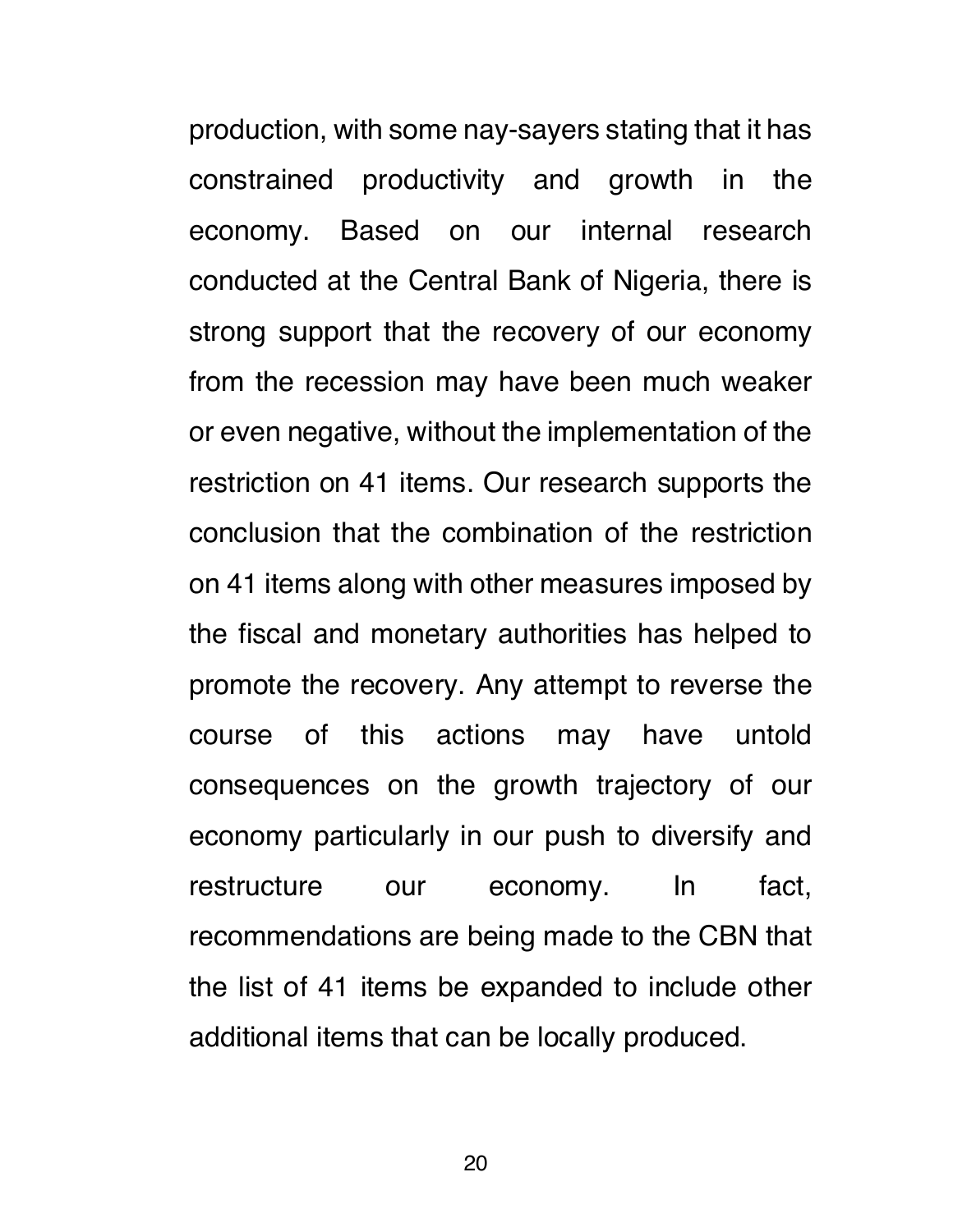25. Second**,** many entrepreneurs are taking advantage of this policy to venture into the domestic production of the restricted items with remarkable successes and great positive impact on employment. The dramatic decline in our import bill and the increase in domestic production of these items attest to the efficacy of this policy. Noticeable declines were steadily recorded in our monthly food import bill from US\$665.4 million in January 2015 to US\$160.4 million as at October 2018; a cumulative fall of 75.9 percent and an implied savings of over US\$21 billion on food imports alone over that period. Most evident were the 97.3 percent cumulative reduction in monthly rice import bills, 99.6 percent in fish, 81.3 percent in milk, 63.7 percent in sugar, and 60.5 percent in wheat. We are glad with the accomplishments recorded so far. Accordingly, this policy is expected to continue with vigor until the underlying imbalances within the Nigerian economy have been fully resolved;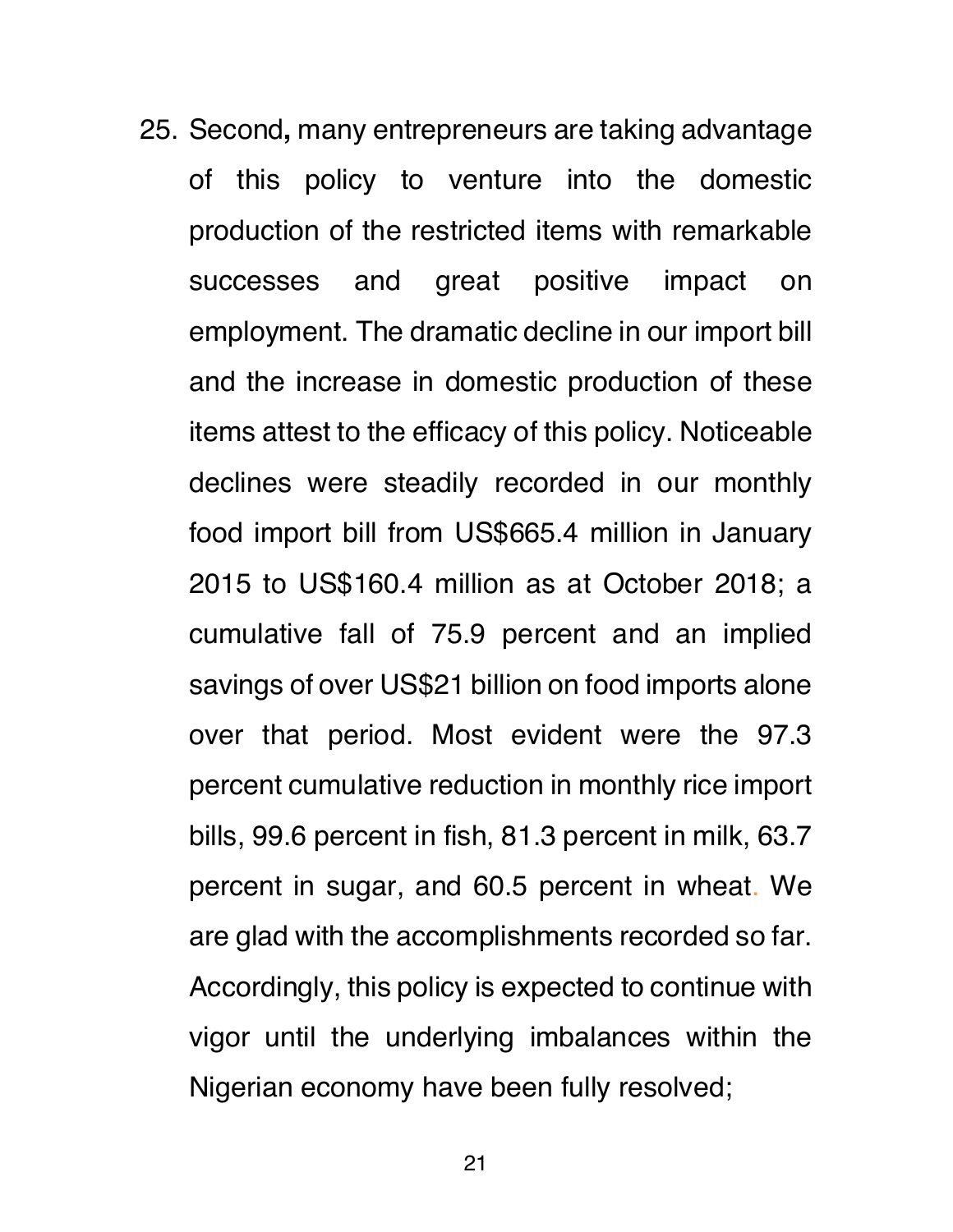26. **Development finance**: In continued recognition of our role as an agent of development and aimed at ensuring self-sufficiency to reduce Nigeria's excessive dependence on imports, the CBN invigorated its development finance activities. We have maintained a particular focus on supporting farmers, entrepreneurs as well as small and medium scale businesses, through our various intervention programs such as the Anchor Borrowers Program, Nigeria Incentive-Based Risk Sharing System for Agricultural Lending (NIRSAL) and the National Collateral Registry. The CBN recently introduced the Real Sector Support fund; a facility meant to provide cheap funding at no more than 9 percent to new projects in the Agric and Manufacturing sectors; aimed at boosting output and creating jobs.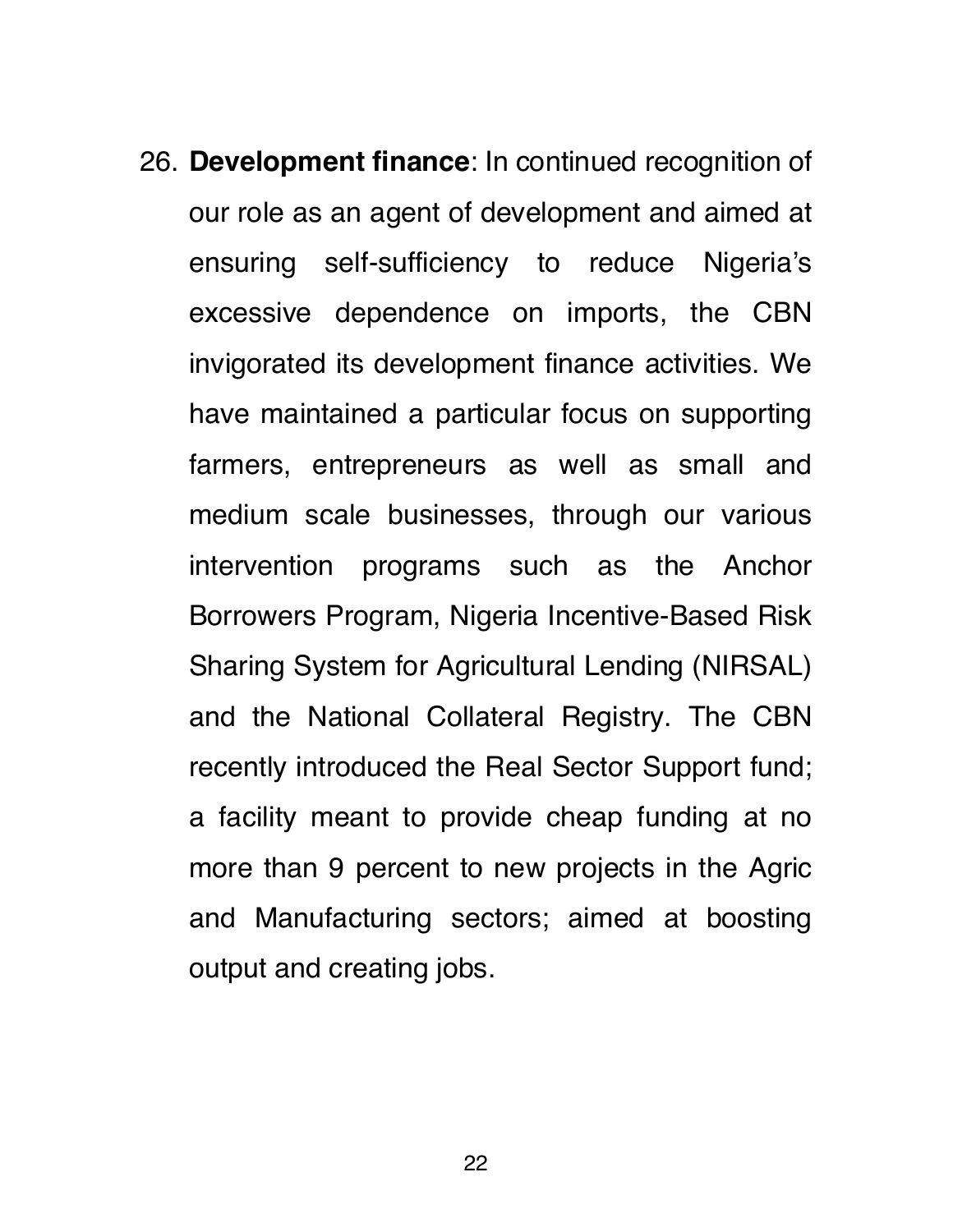27. In the agriculture sector, the Anchor Borrower Programme (ABP) has ensured that Nigeria emerged from being a net importer of rice to becoming a major producer of rice, supplying key markets in neighboring countries. As at October 2018, a total number of 862,069 farmers cultivating about 835,239 hectares, across 16 different commodities, have so far benefited from the Anchor Borrowers programme, which has generated 2,502,675 jobs across the country.



#### **Anchor Borrowers Program**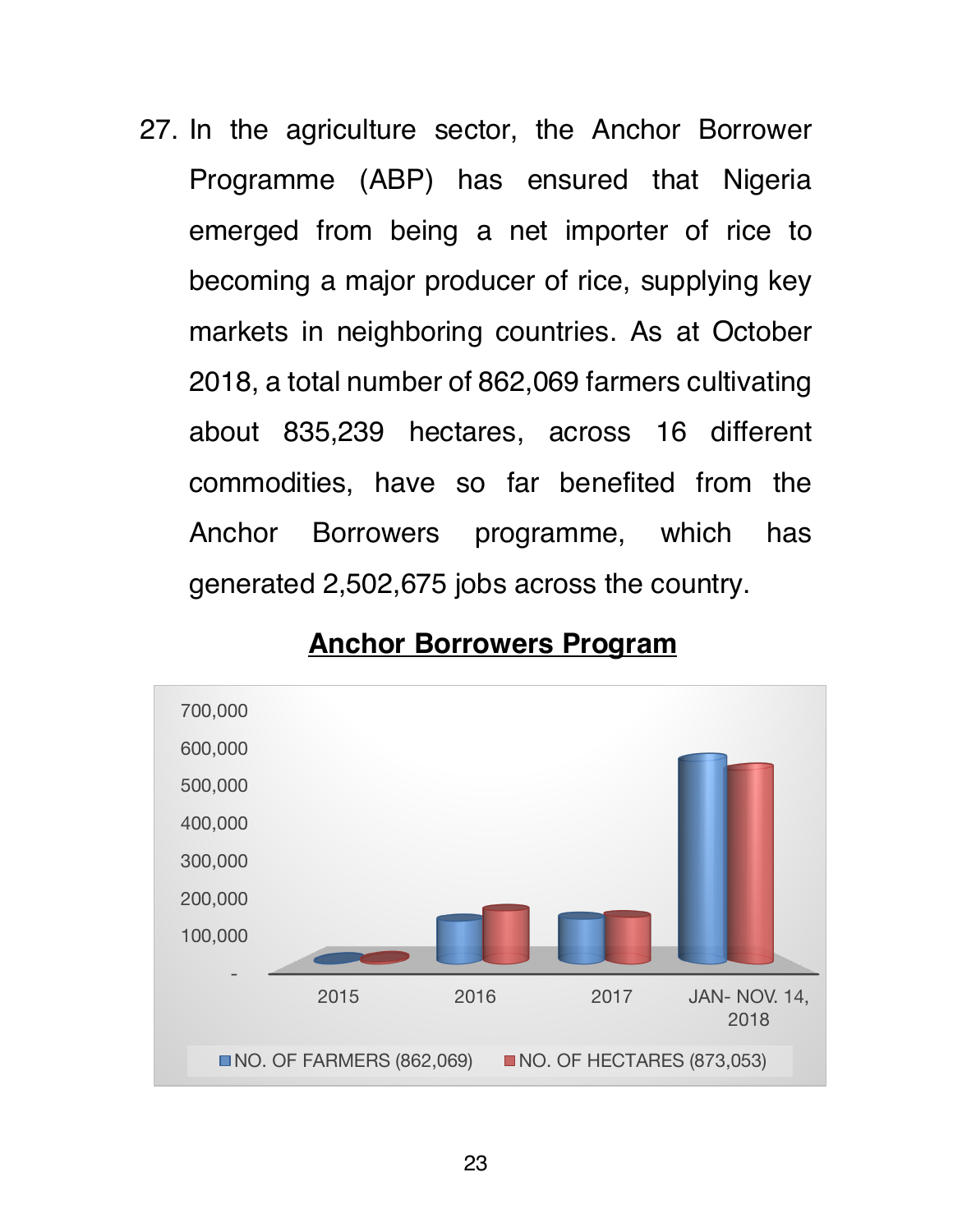- 28. It is in light of the success of the Anchor Borrowers Program with regards to cultivation of rice and maize that the Monetary Policy Committee in its last meeting on the 21<sup>st</sup> of November 2018 recommended that the Anchor Borrowers program be applied to other areas such as palm oil, tomatoes and fisheries to mention a few.
- 29. Our efforts at supporting small scale farmers and SMEs is based on our awareness of the critical role they can play in supporting our economic recovery and growth, as well as in creating job opportunities for millions of Nigerians. So far, the CBN has through its MSME fund disbursed over N100Billion to the MSME sector, but we still feel a lot can be done. Under the auspices of the Bankers Committee, the sum of over N60 billion has so far been set aside under the AGSMIES fund to fund Micro Small and Medium enterprise businesses in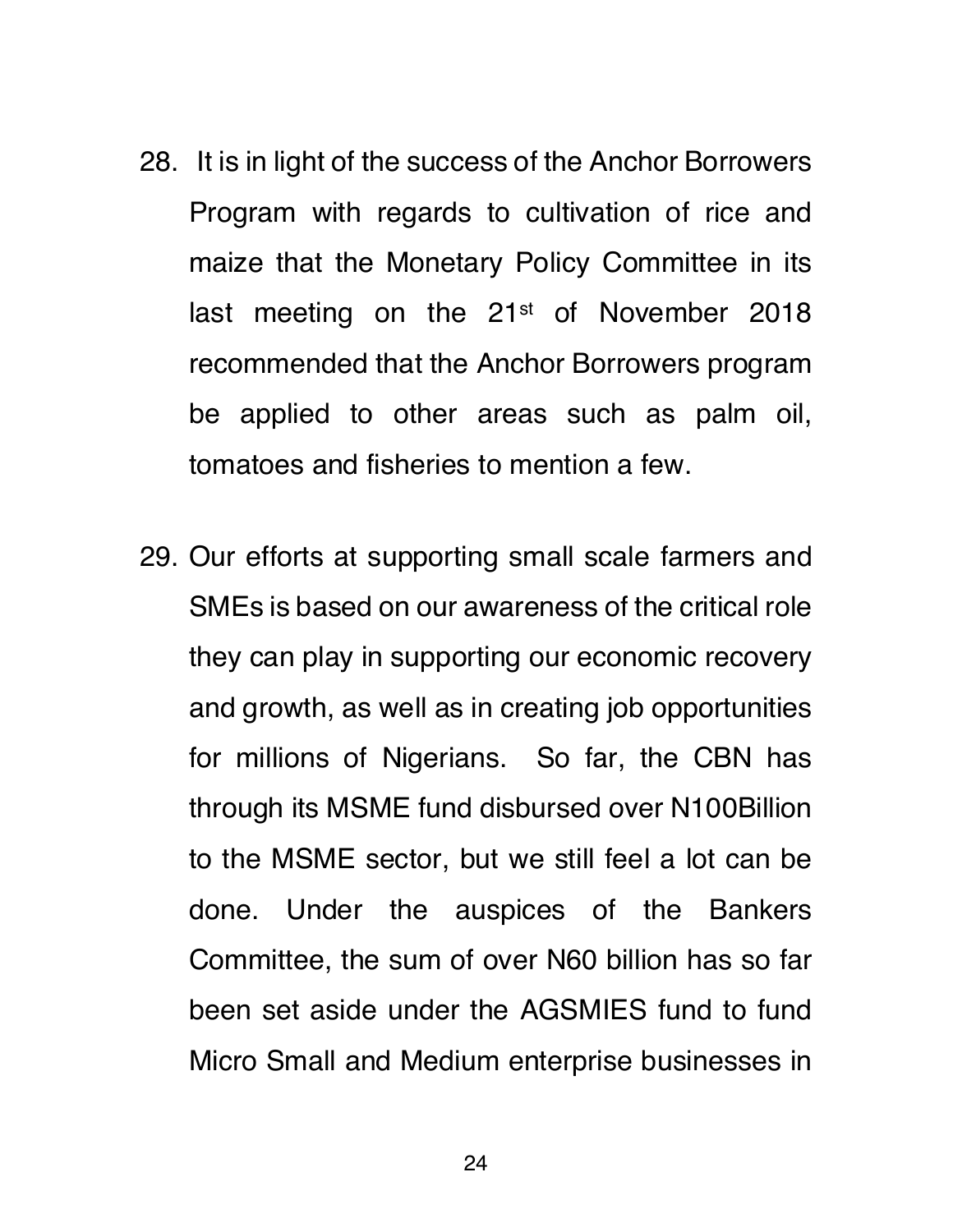the Agriculture and Manufacturing sectors of our economy. The CBN recognizes that the greatest challenge confronting MSME's and local farmers is access to credit, and that to unlock the growth potentials in our country; these groups must access funding seamlessly. In response to this challenge, the CBN will in due course take action that will directly bring Banking services to the rural communities through the licensing of a national Micro Finance Bank, which will have a presence in all local governments in Nigeria, thereby supporting the channeling of credit to our rural communities. We will continue to explore ways, in partnering with the fiscal authorities, on how we can best provide farmers and SMES with the support they need to expand their operations.

30. The other day when I visited an unnamed popular supermarket in Lagos, there was a big contrast between my visit to the shop 5 years ago, and my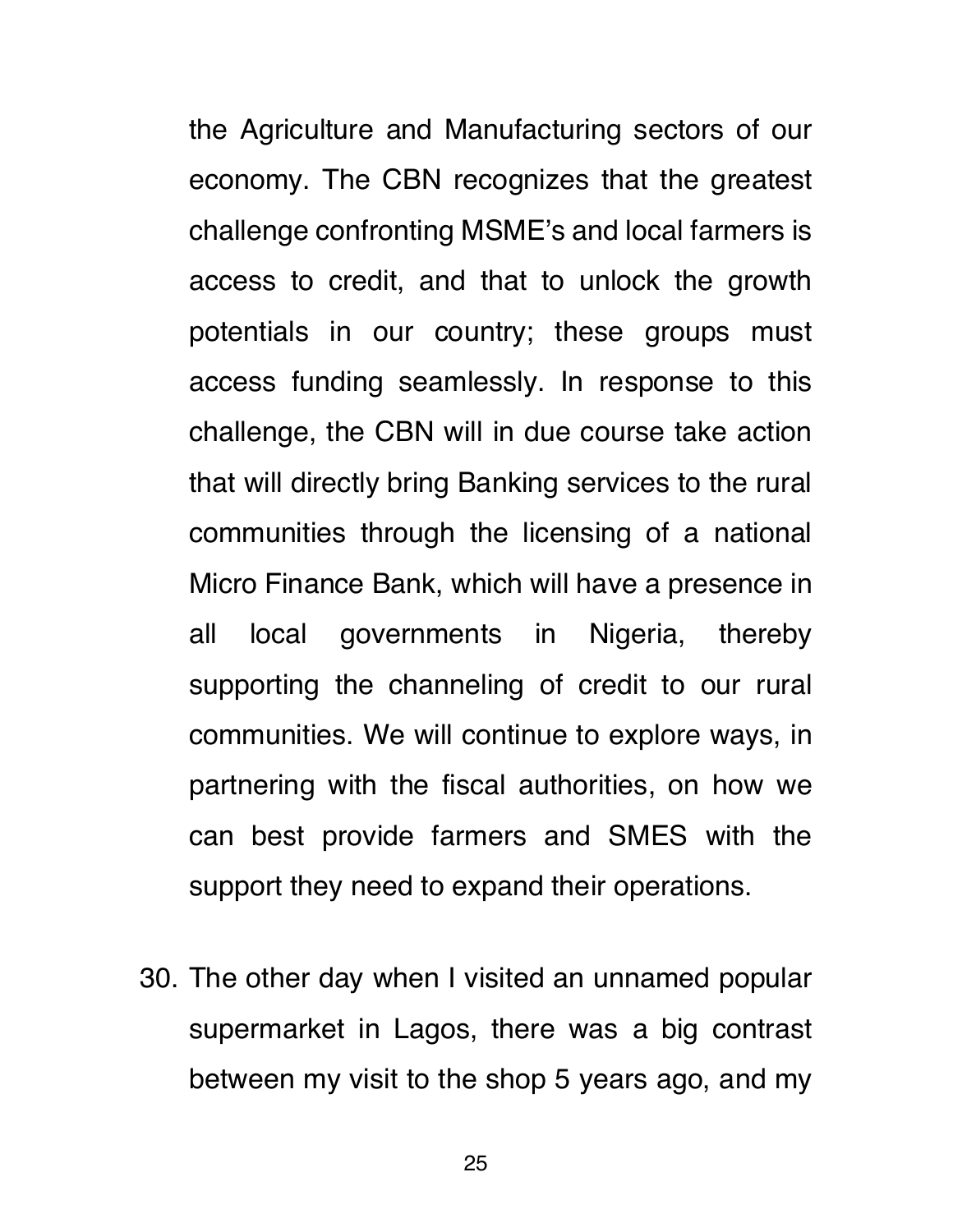visit in November. What was apparent was the huge increase in the number of made in Nigerian processed goods that were being sold in this store; From locally produced rice to well packaged ready to use tomato stew, dried fruits and also cassava chips. As I walked round the shop I could see the huge potential of Nigerian entrepreneurs, as they developed products which could compete with their peers in other climes. I could also imagine the number of people who are being employed by these entrepreneurs to support production of these goods. For us to grow as a nation, we must continue to encourage these businesses as they do more than just provide goods, they help to sustain the vitality of the communities in which they live and work.

31. **Financial Inclusion –** Cognizant of the fact that close to 40% of adult Nigerians do not have access to financial services, the bank implemented a series of steps that will help drive our efforts aimed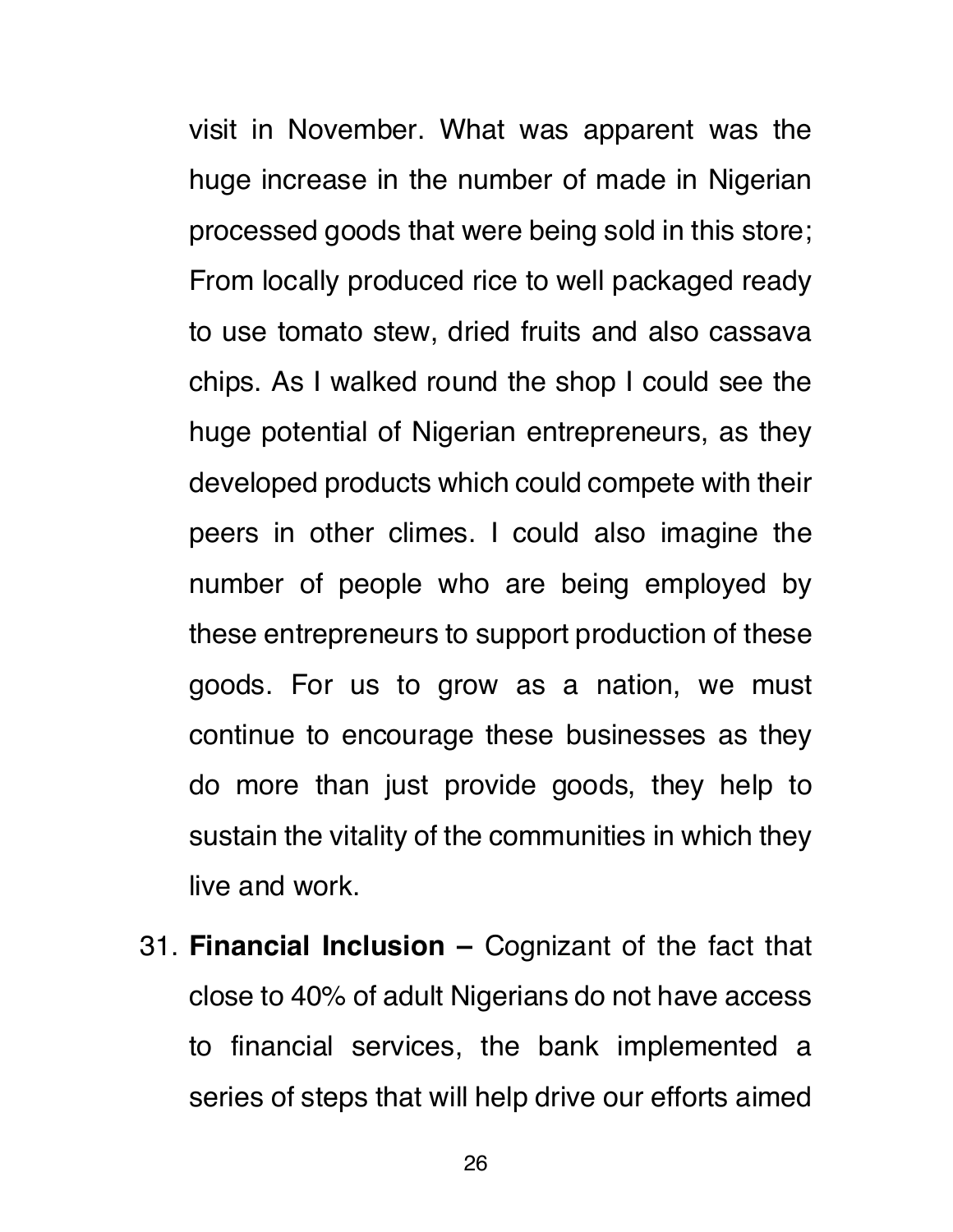at building a more financially inclusive society. Some of these measures include the Agent Banking Guidelines and the Shared Agent Network Facility (SANEF), both of which are intended to deepen penetration of agent networks in underserved locations across the country. The recent launch of the policy on Payment Service Banks in October 2018, is an additional step aimed at leveraging on the distribution networks of nonbank entities, such as Fast-Moving Consumer Goods companies, Fintechs, and Mobile Network Operators, in providing financial services to underserved communities. With these schemes in place, we believe that over the next 2 years, over 80% of Nigerians will have access to financial services.

32. **Credit Allocation**: As part of its long-term strategy for strengthening the Nigerian economy, the Bank established initiatives to resolve the underlying challenges to long-term GDP growth, economic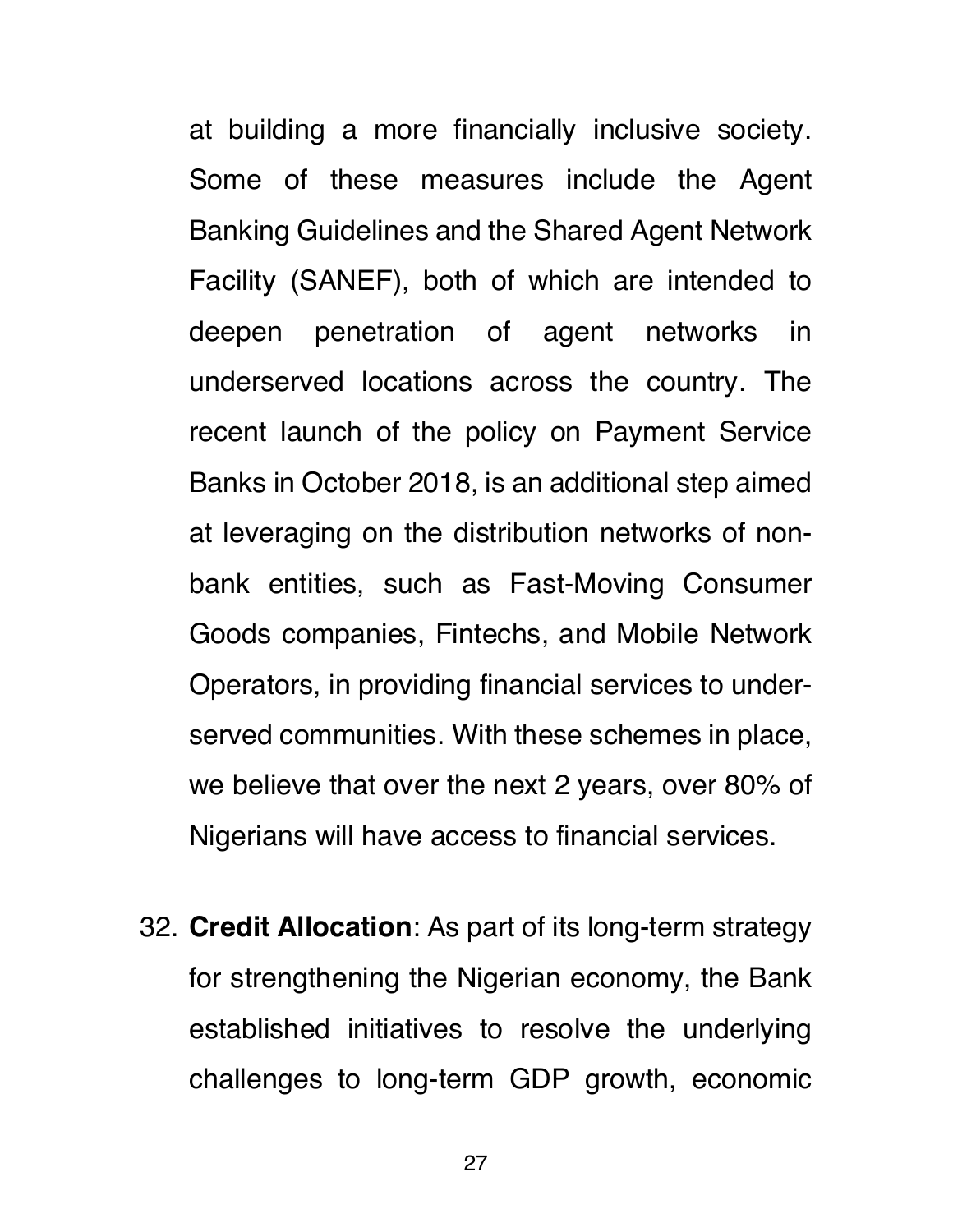productivity, unemployment and poverty that had pervaded the economy over the past decades. Hence, the CBN established the Credit Bureau and the National Collateral Registry to improve access to credit in the domestic economy. We believe these measures will help to instil a stronger credit culture and unlock access to finance for deserving Nigerians, including those who may not have fixed assets to provide to banks as collateral.

33. Furthermore, to spur bank lending to high-impact sector, the Bank, at its July 2018 MPC, pledged to refund CRR to banks under certain conditions. Banks that bring proposal for funding of new projects or expansion of existing ones in agriculture and manufacturing sectors will, accordingly, qualify for CRR refund of up to 100 percent. It is our expectation that banks would use this opportunity to expand credits to the real sector.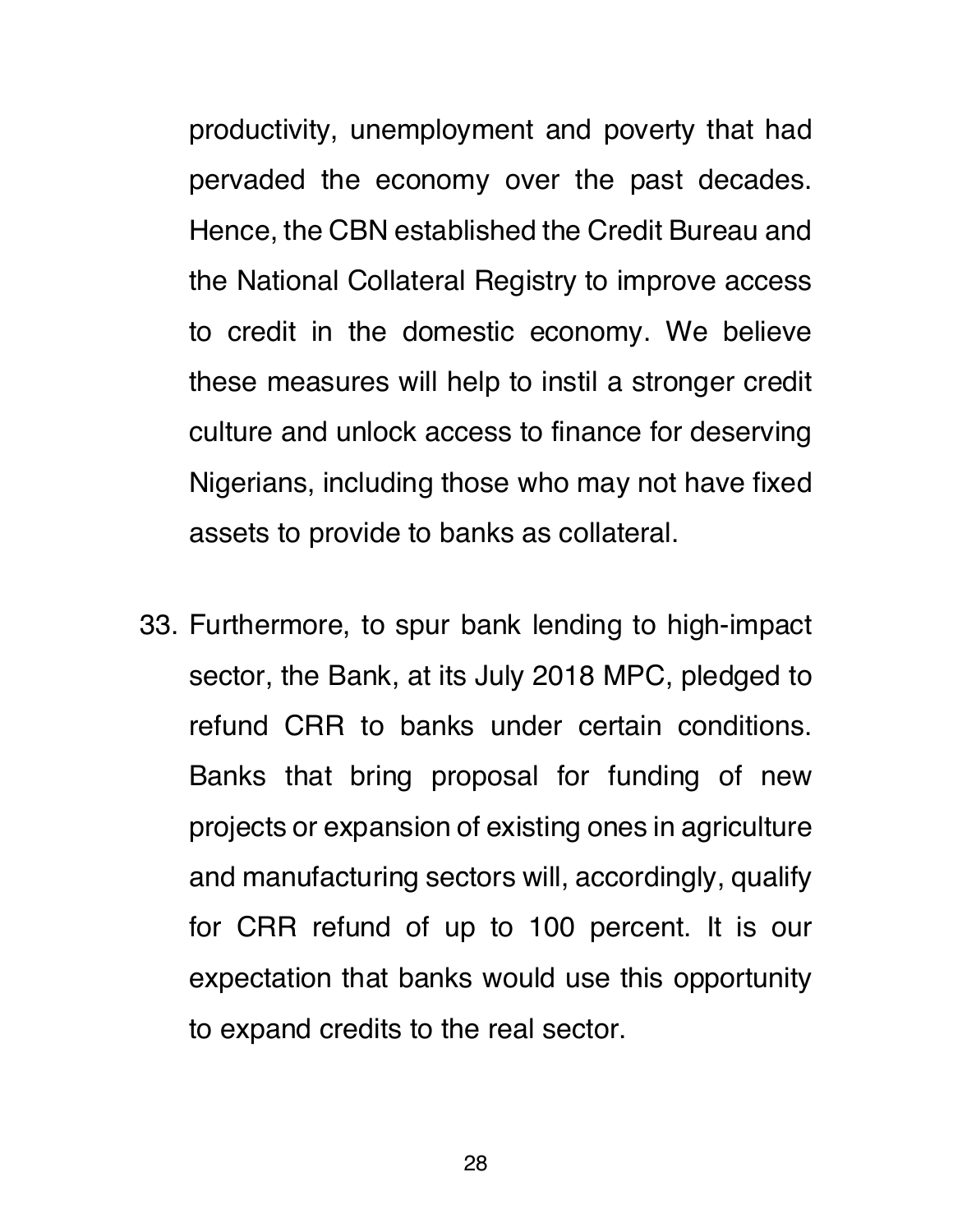- 34. **Risk Based Supervision**: The recent weakening of the Naira, following the shift to a more flexible foreign exchange mechanism, impacted somewhat on the balance sheets of domestic banks. To guarantee financial stability as Nigeria continues with flexible exchange rate system, the CBN took a number of steps, including:
	- o Monitoring compliance of supervised institutions with the foreign exchange management framework issued in June 2016 through our riskbased supervision methodology, which also involved reviewing international trade and foreign exchange operations of local banks;
	- o Monitoring the financial position and performance of supervised institutions;
	- o Assessment of the risk profile and governance management practices of banks
	- $\circ$  In the event of major deteriorations on any key risk indicator, we engaged with the affected bank in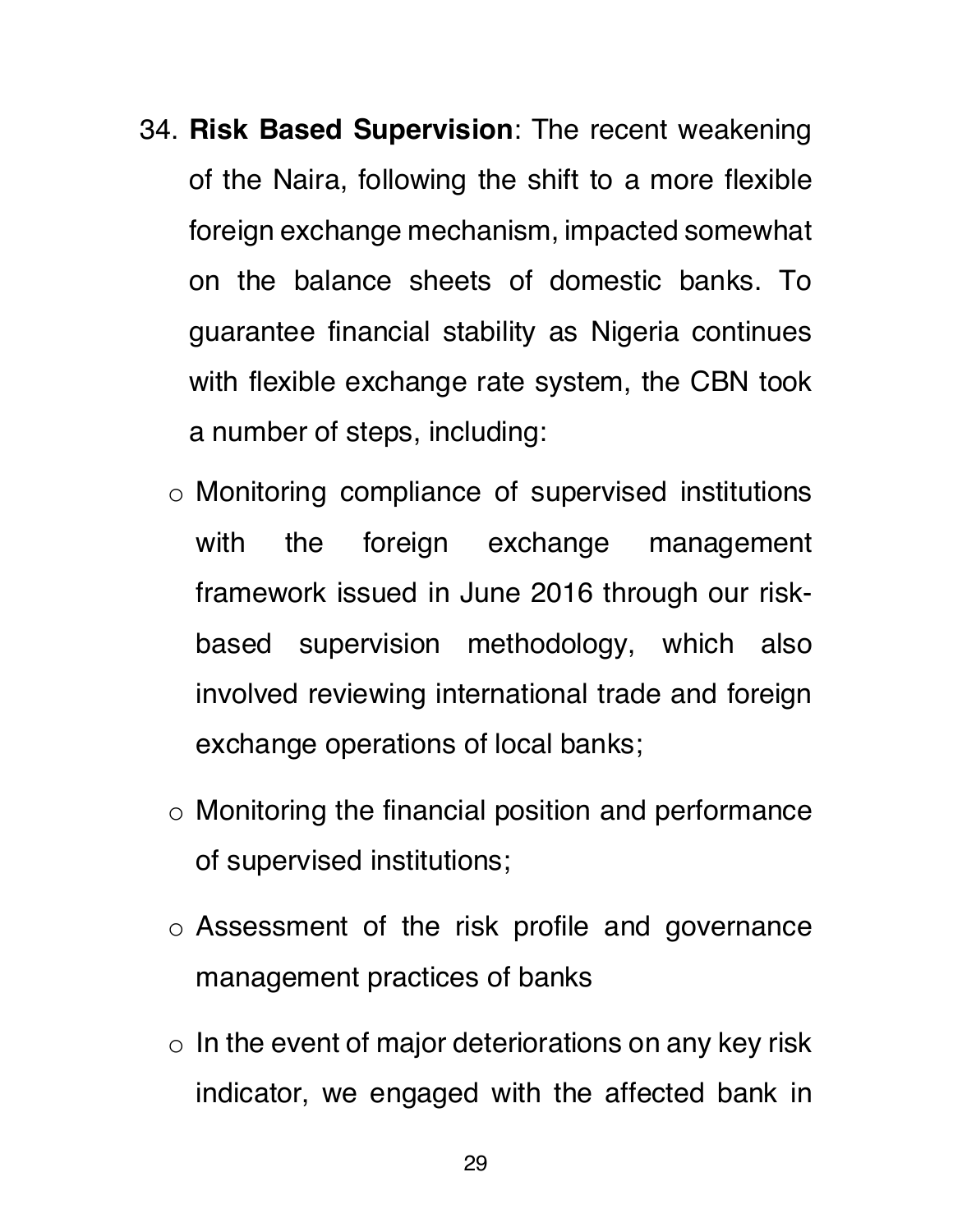order to mitigate concerns and shore-up their capital base.

35. As I have always emphasized, it is our collective duty to ensure that the potentials and prospects of the Nigerian economy is optimally realized. The ongoing economic recovery requires the joint efforts and wise counsel of everyone seated here, if we must make giant strides forward. The CBN is more determined now than ever to remain at the forefront of the effort to ensure that the rebound is not overturned.

#### **Peer Review of Emerging Market Economies**

36. Ladies and gentlemen, in assessing Nigeria's recovery efforts and performance, it is essential to conduct a comparative assessment of our peers. Strikingly, it will be discovered that Nigeria did not fare badly vis-à-vis other emerging market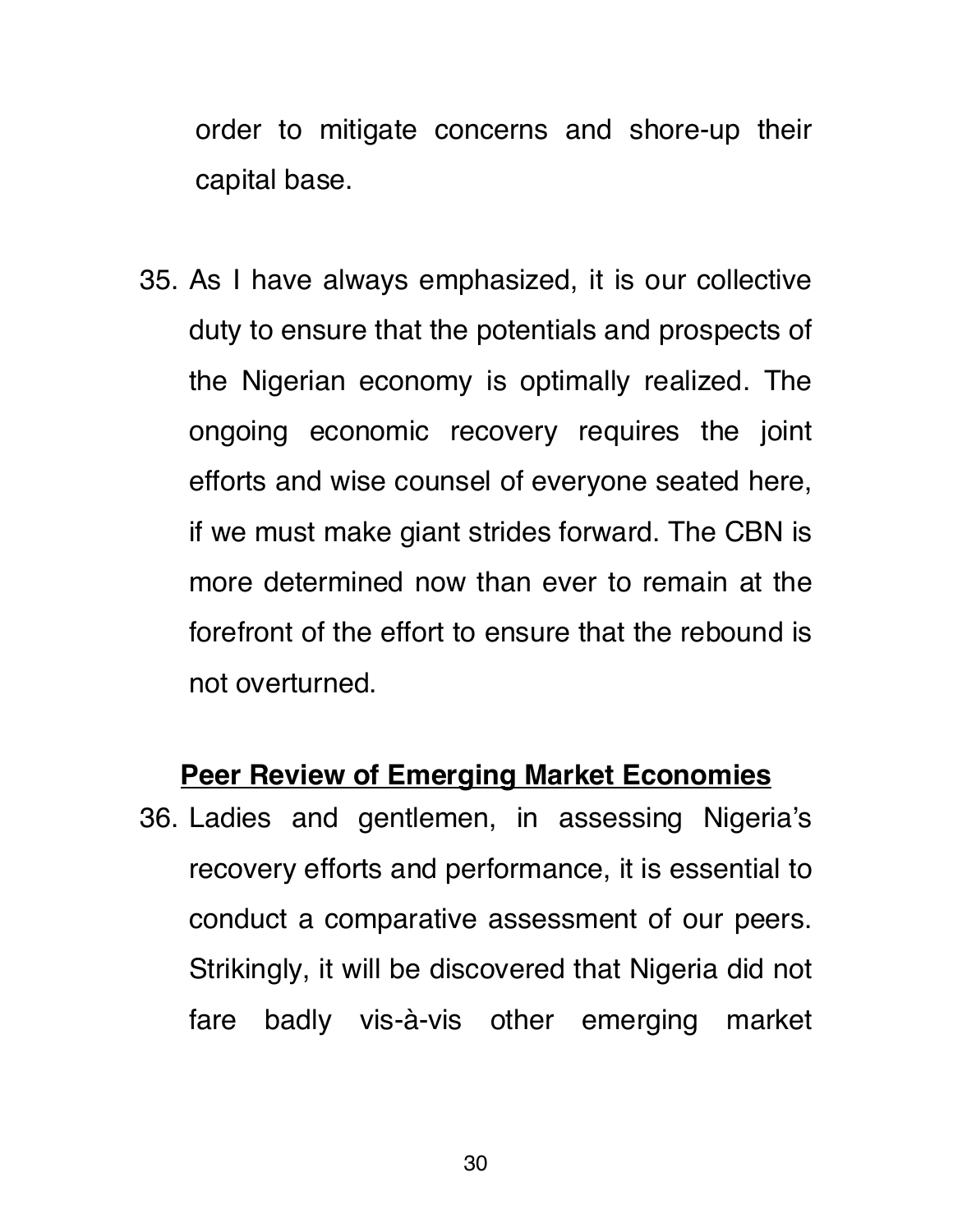economies like Brazil, South Africa, Turkey, and Argentina, that had similar economic experiences.

- 37. Amidst the growing challenges, Nigeria has managed to keep real GDP growth positive and has avoided a double-dip recession in contrast to some other emerging markets economies.
- 38. In comparison and following its 2016 contractions, the South African economy recorded a double-dip recession with renewed contractions of 2.6 and 0.7 percent in the first and second quarters of 2018, respectively. In Argentina, though the economy was in recession throughout 2016, moderate upticks which peaked at 1.9 percent quarter two of 2017 ended that recession. However, the Argentinian economy shrank by 4.0 per cent in quarter two of 2018, bringing the country to the brink of another recession.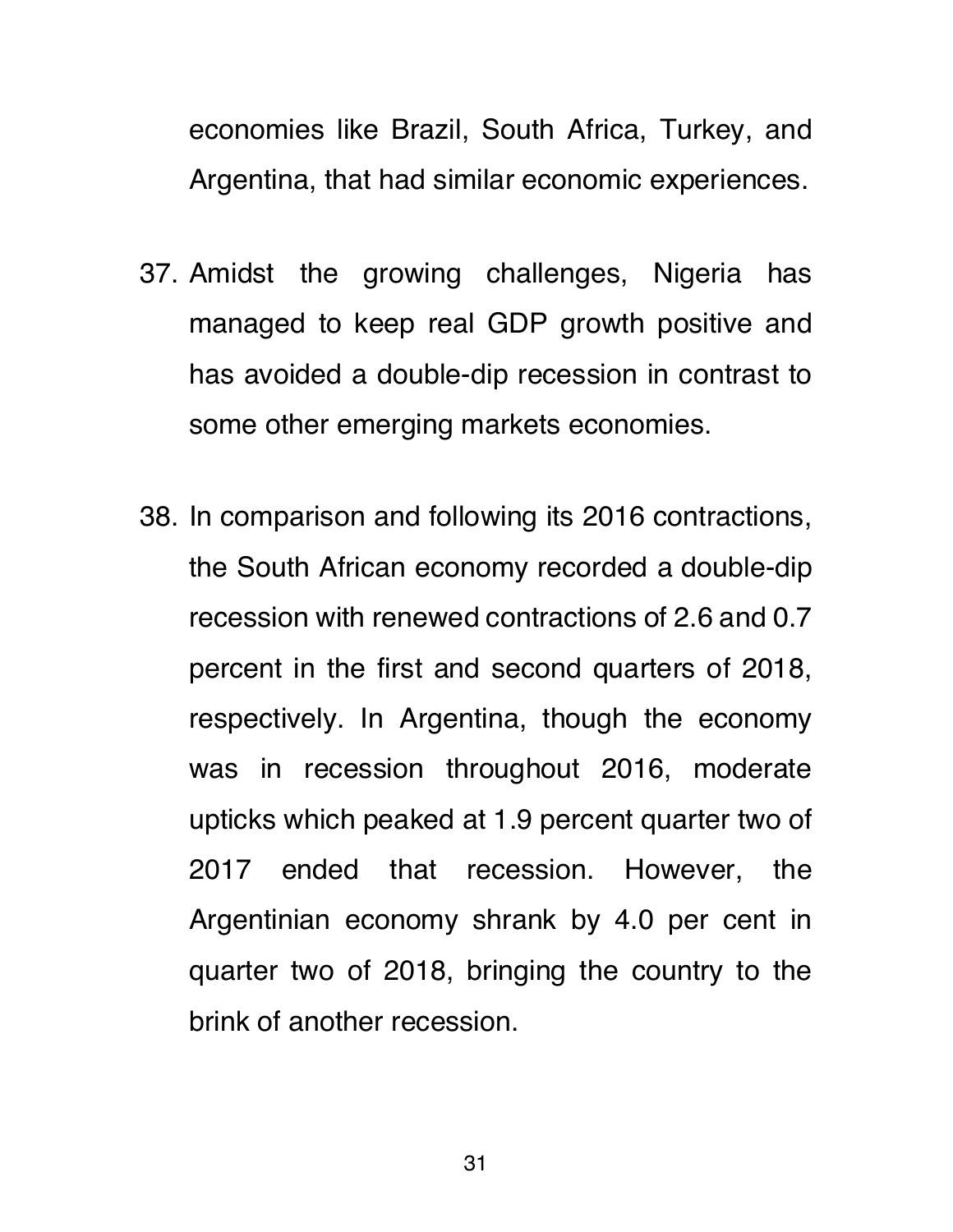- 39. The Brazilian economy had been in recession since 2015 and only emerged from it the first quarter of 2017 with a growth rate of 1.0 percent. Since then the growth has slowed progressively until the last quarter of 2017 when growth remained flat. However, the economy is gradually rebounding and has recorded 0.1 and 0.2 percentage growth rates in the first and second quarters of 2018.
- 40. Given rising yields in advanced markets, capital outflows from emerging markets have increased tremendously. This has led to substantial exchange market pressures in many emerging markets with FX reserves falling about 25.2 percent in Argentina, 9.6 percent in Turkey, and 2.1 percent in South Africa since the beginning of the year. Also, significant currency depreciation was recorded in Argentina (by 101 percent), Turkey (43 percent), Brazil (19 percent), Russia (19 percent)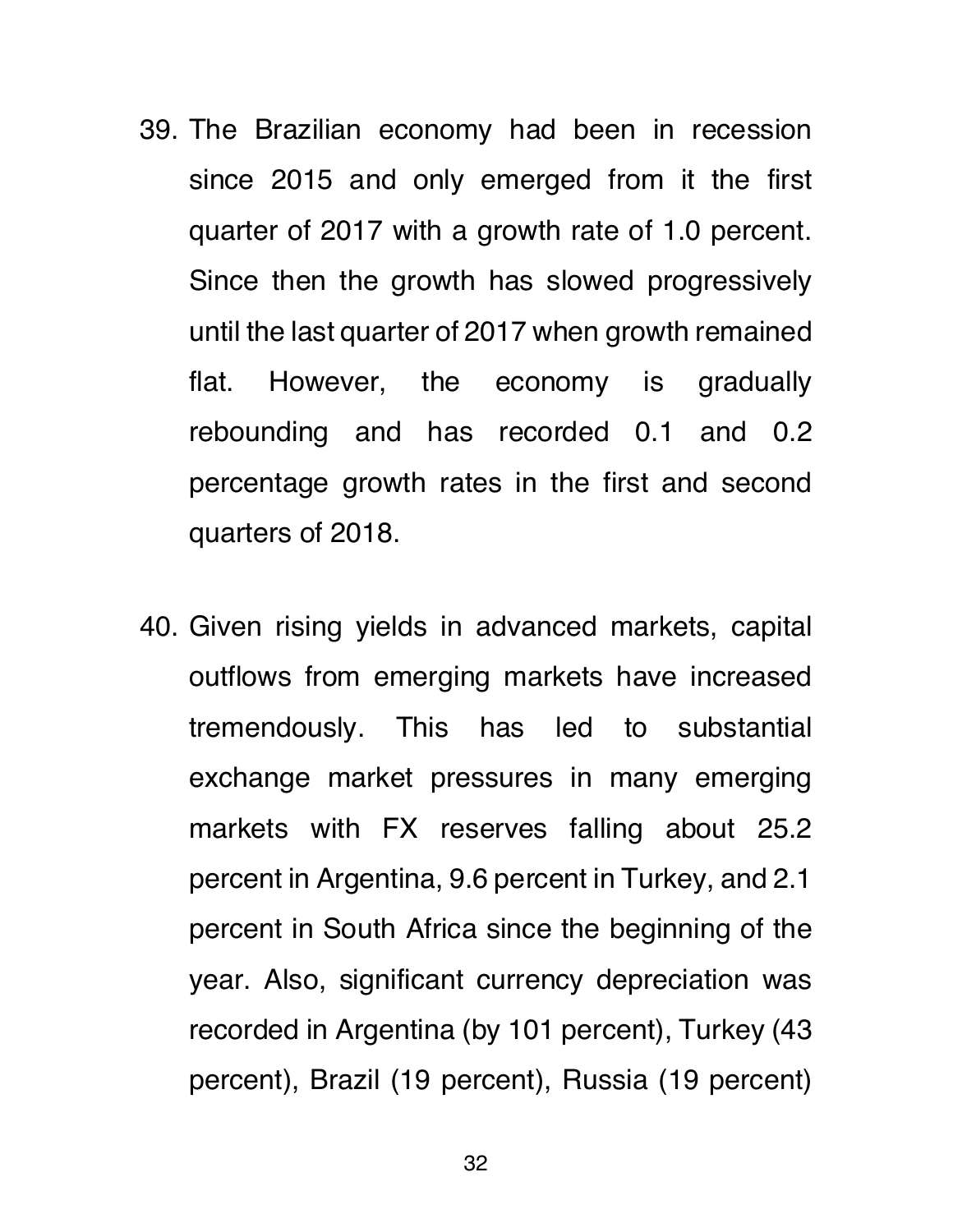and India (16 percent); even as the naira remained stable.(-.006%)



41. As a matter of fact, a recent Bloomberg data on financial market performances shows that Nigeria bond market remains one of the most attractive investment destinations -In the Bloomberg's Emerging-Market Local-Currency Government Bonds index, which covers major emerging markets such as Nigeria, South Africa, Argentina**, China**, and Russia, in the 2<sup>nd</sup> Quarter of 2018, Nigerian local bonds topped the chart with an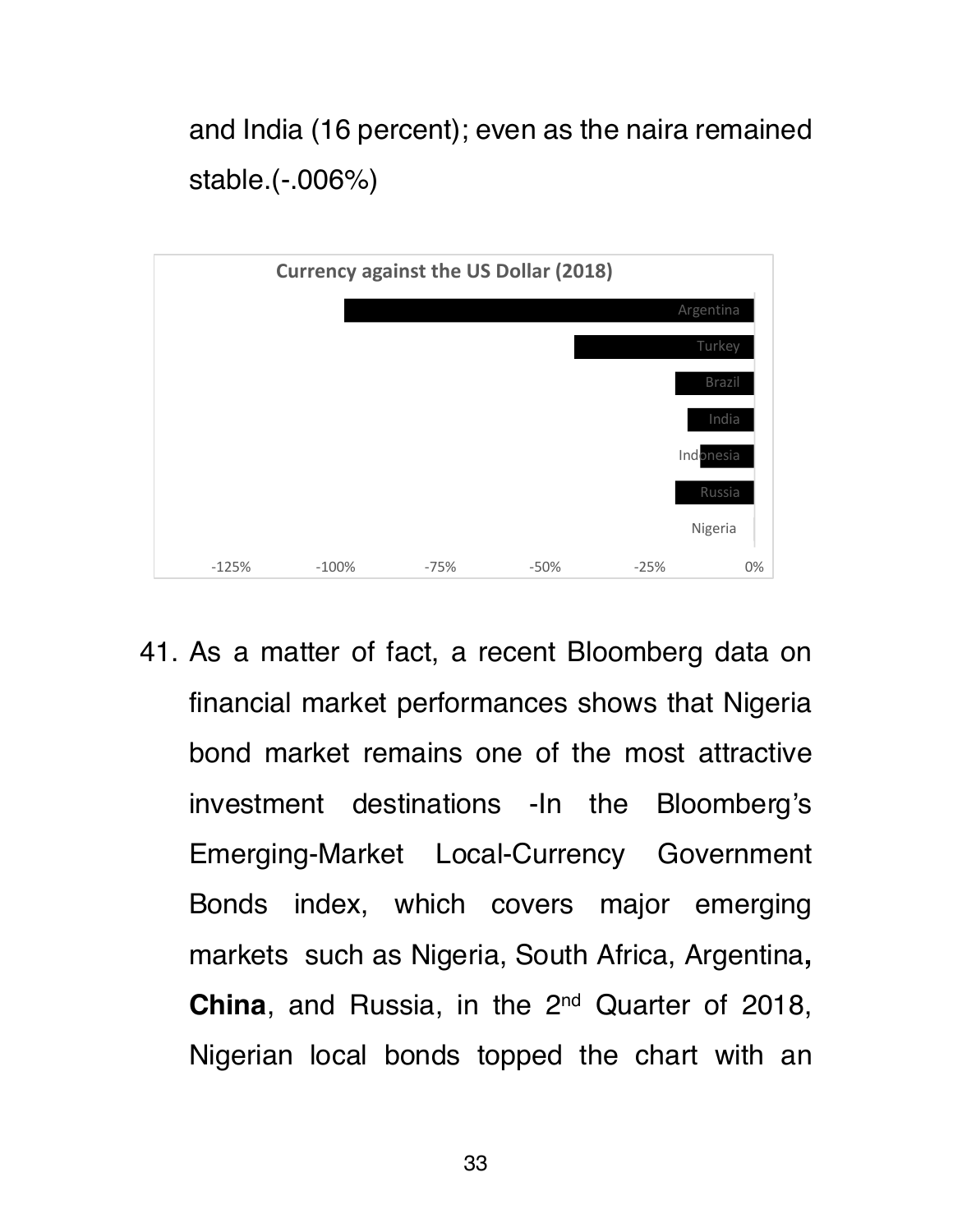average total return of 3.2% in dollar returns(The index covers Nigerian Government Bonds with maturities from 2019 to 2037) . The total return is a combination of the price changes in the bonds over the 2nd Quarter of 2018, the interest returns and the changes in the currency.

#### **Robust**



Note: Average total return for government local debt in dollar terms Source: Bloomberg Barclays Emerging Markets **Bloomberg** indexes

42. Nigeria's dominance over this period was due to the stability of the I&E FX rate and the yields being high by emerging-market standards. Investors are also sure that they can exit their positions if they want, which has been crucial in driving other investors into the market.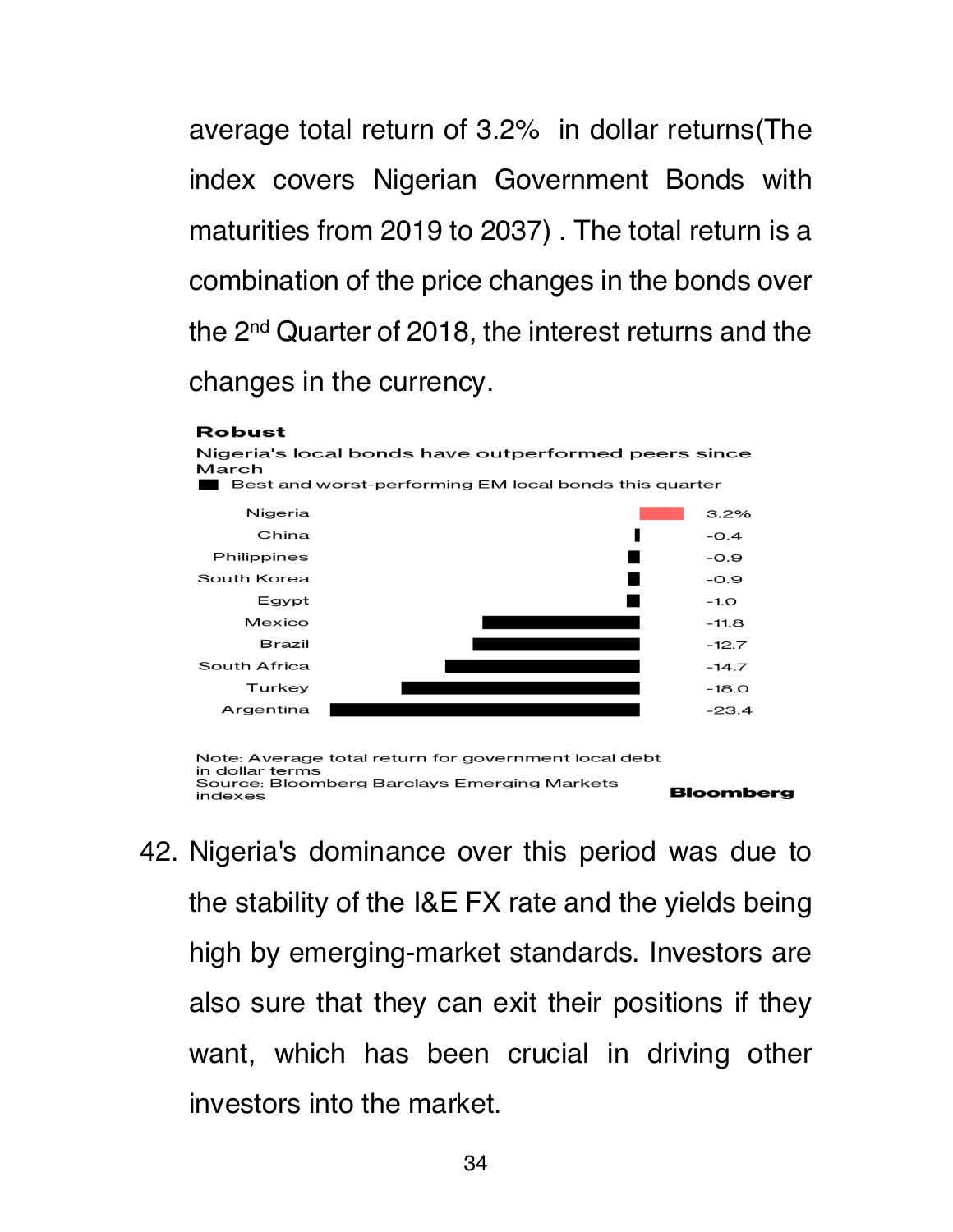### **Outlook and Policy Thrust for 2019**

- 43. Global growth projections both for 2018 and 2019 have been revised downward to 3.7 percent from the 3.9 percent earlier projected. Growth momentum in US is projected to remain strong as fiscal stimulus continues into 2019. In emerging markets, growth forecasts are revised downward for Argentina, Brazil, Iran, Turkey, and South Africa reflecting country-specific factors, uncertainties in the financial conditions, and rising geopolitical tensions as well as higher oil import bills.
- 44. In light of the current developments in both the global and domestic economies, and based on extensive simulations, the CBN is of the view that the short-term outlook of the Nigerian economy remains good. We expect that:
- **Monetary policy** stance will remain judicious, research driven, adequate and supportive of the real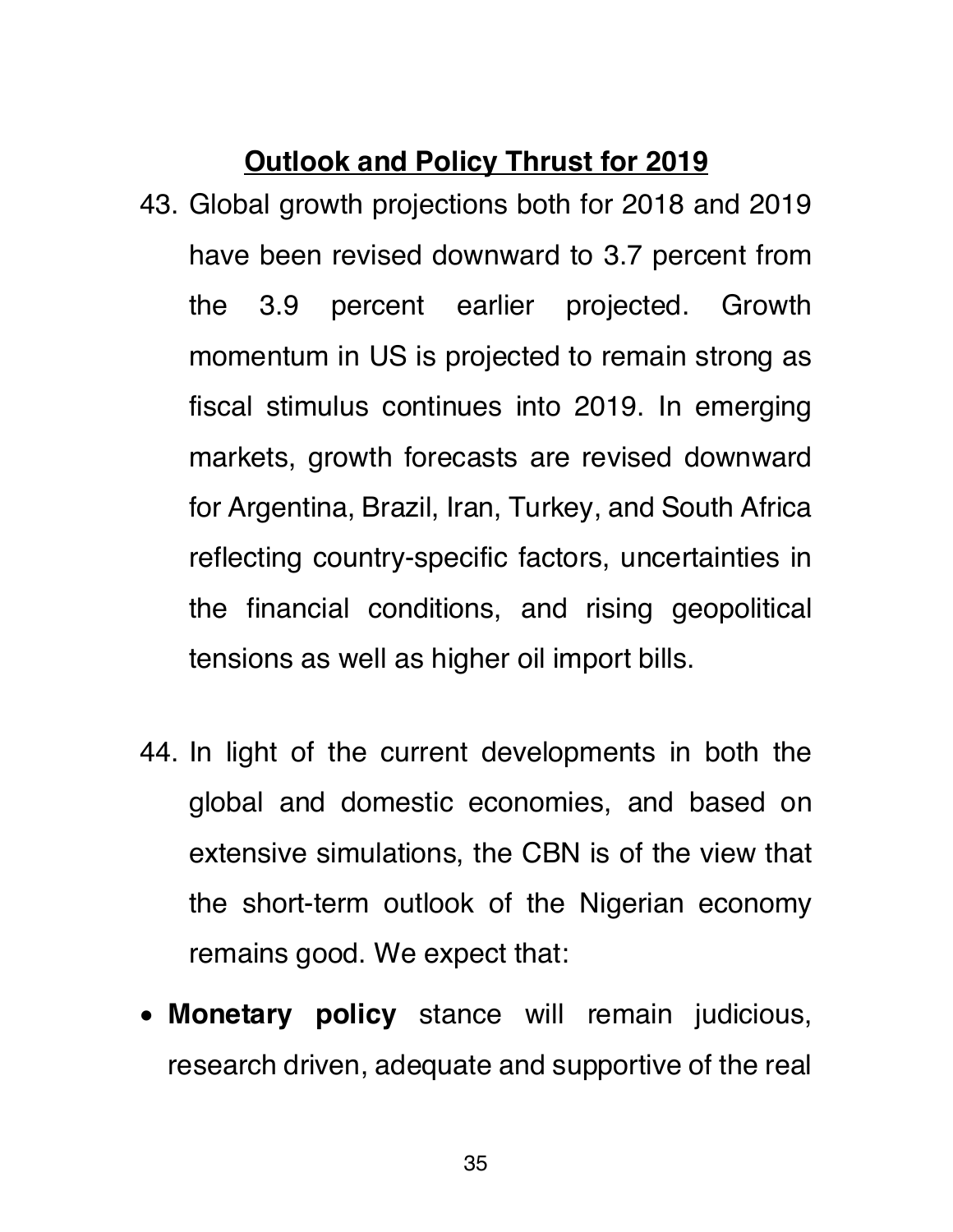economy subject to underlying fundamentals. The current tight stance is expected to continue in the near-term, especially in view of rising inflation expectations and exchange market pressures. Though we will act to appropriately adjust the policy rate in line with unfolding conditions and outlooks, the CBN will continue to ensure that the policy interest rate is delicately set to balance the objectives of price stability with output stabilization;

• **GDP:** With favorable oil price developments and continued efforts at driving indigenous production in high-impact real sector activities, especially agriculture and manufacturing, GDP is expected to pick-up in the remaining two quarters of 2018. This will be buoyed by the anticipated budgetary and electioneering spending in the near-term. From 1.5 percent in quarter two of 2018, growth is projected to quicken to 1.7 percent in quarter three and 1.9 by the fourth quarter;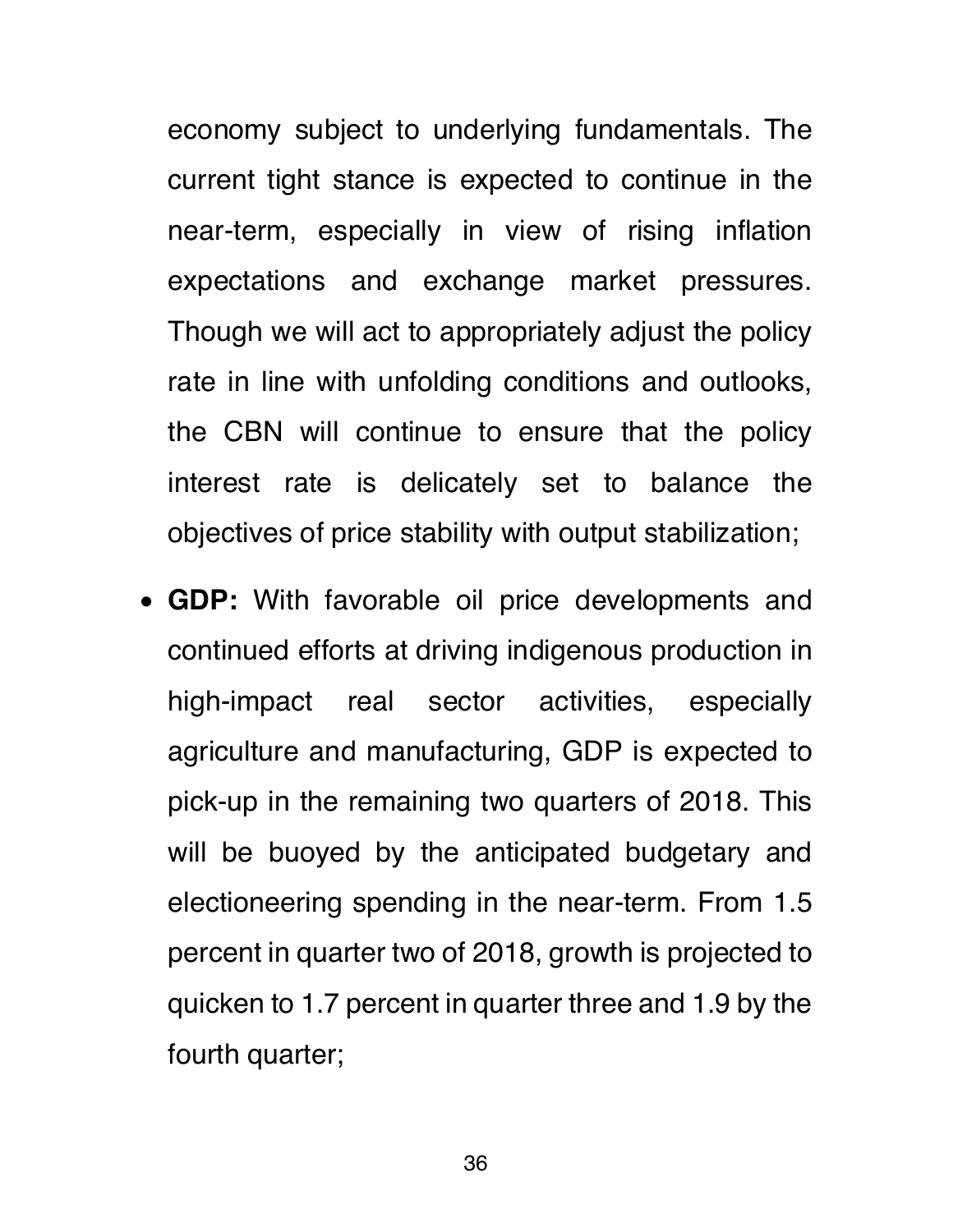- **Inflation:** Inflation expectations are rising on the backdrop of anticipated politically-related liquidity injections. For the rest of 2018 and towards mid-2019 Nigeria's rate of inflation is projected to rise slightly to about 11.4 percent and then moderate thereafter;
- **Exchange Rate:** Though the CBN has so far managed to maintain exchange rate stability, the current capital flow reversals from emerging markets is expected to continue to exert considerable pressure on market rates. This pressure could be amplified by the forthcoming elections, especially as the political market place heats up. Notwithstanding these pressures, the CBN is determined to maintain its stable exchange policy stance over the next few months given the relatively high level of reserves. Gross stability is projected in the FX market given increased oil related inflows and contained import bill. I will like to make it categorically clear that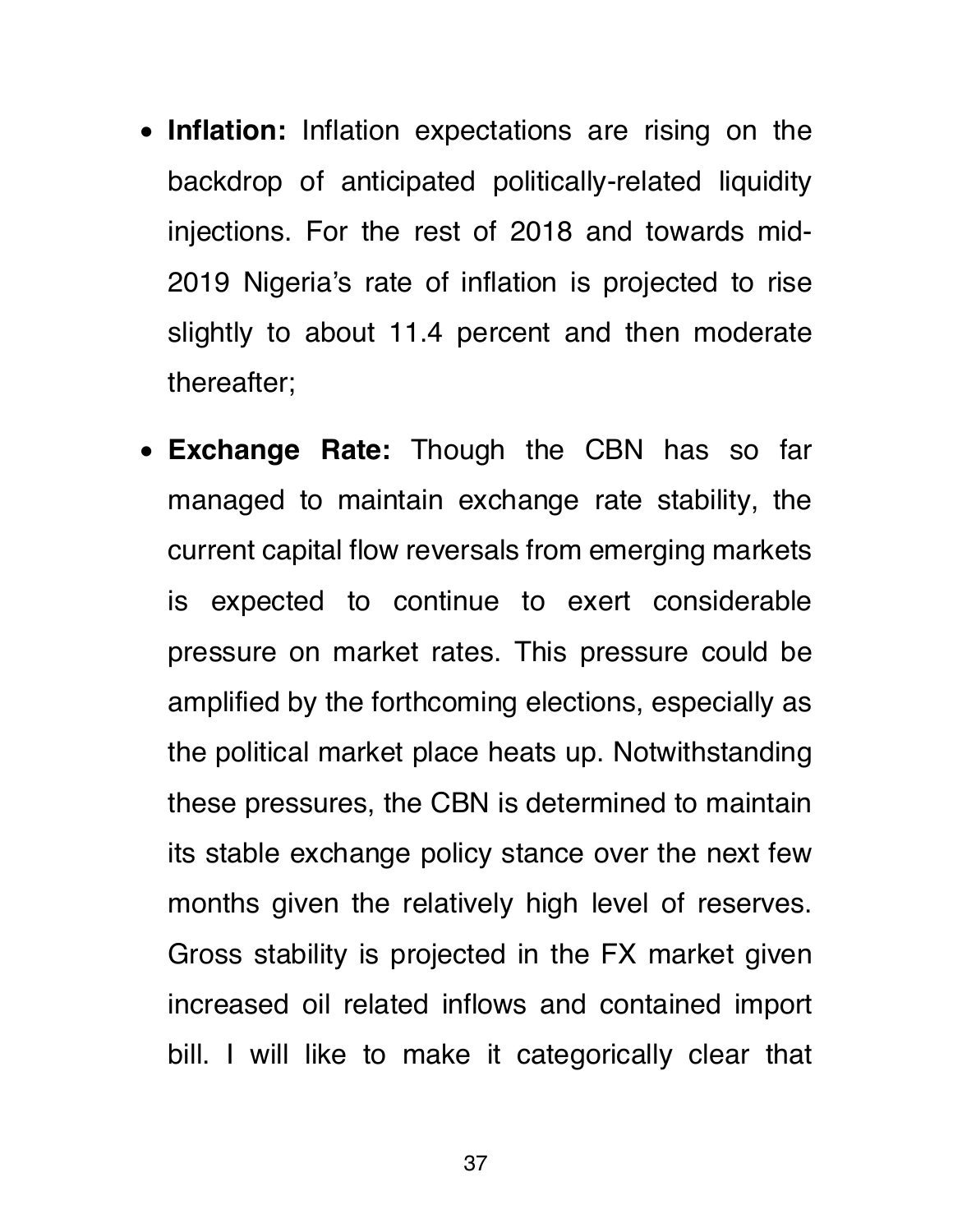# "*sustaining a stable exchange rate is of overriding importance to us even as we continue to put measures in place to shore up reserves*";

- **BOP:** Overall our balance of payments is expected to remain positive in the short-term. Hoping that oil prices continued to recover, we expect the Current Account Balance to strengthen even further. This will be supported by improved non-oil performance as diversification efforts begin to yield results to reduce undue imports.
- **Supporting Domestic Production:** Given the remarkable success that has been achieved in stimulating domestic production of goods such as rice, cassava and maize, as a result of the restrictions placed by the CBN on access to forex for 41 items, the CBN intends to vigorously ensure that this policy remains in place, and additional efforts would be made to block any attempts by unscrupulous parties(both individuals and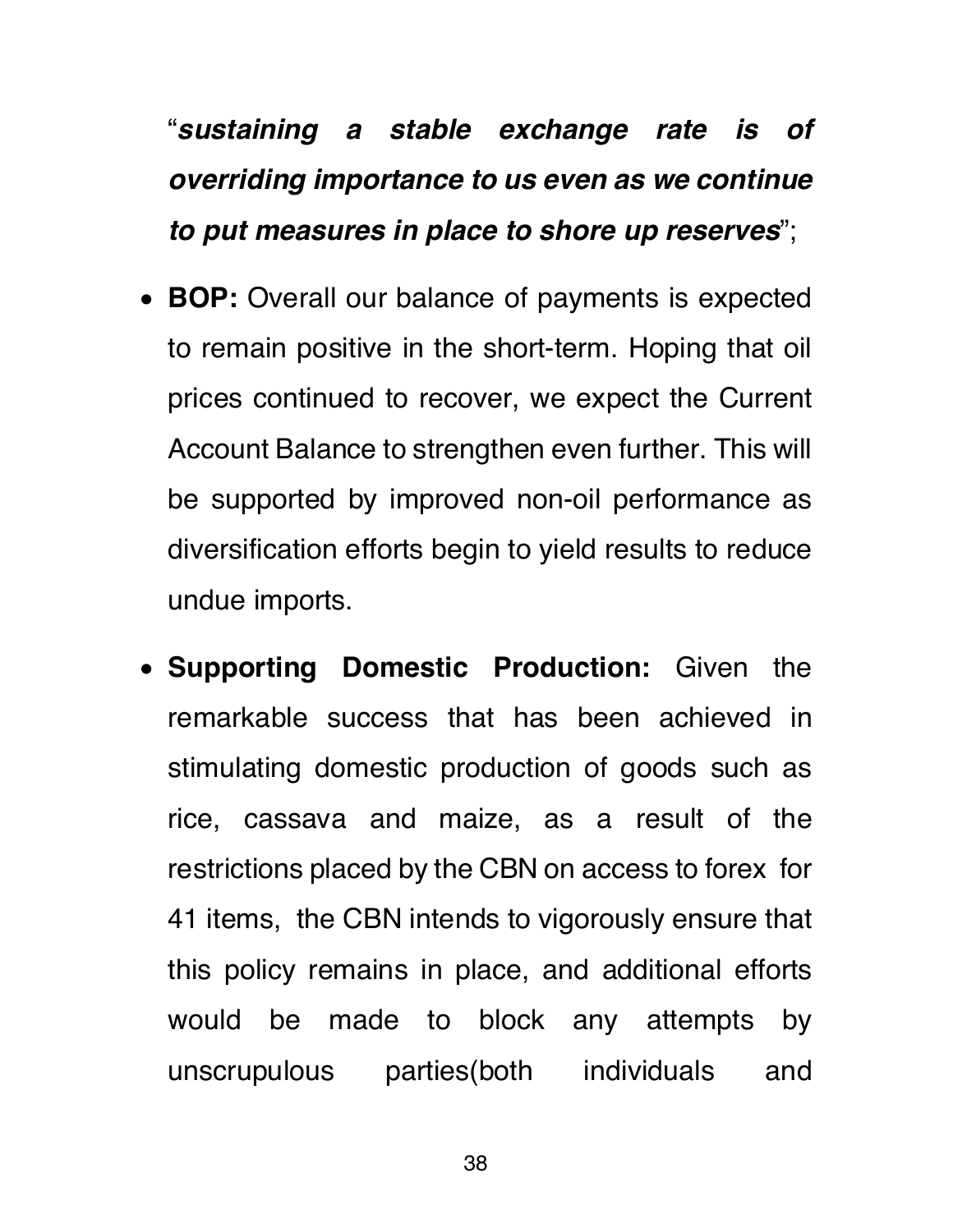corporates) that intend to find other avenues of accessing forex, in order to import these items into Nigeria. The CBN's Economic intelligence and Banking Supervision Departments will work very hard with the EFCC to expose and sanction any, bank, company or Fx operator that colludes with unscrupulous individuals / companies to undermine the policy on 41 items. Such sanctions will include, but not limited to prohibiting the banks from maintaining any bank accounts for such institutions or persons in Nigeria.

Given the global and domestic headwinds we face as a nation, and the volatility that is being experienced in the crude oil market, we have no other option, as leaders interested in the progress of our nation, but to work very hard to spur job creation by reviving agricultural and industrial activities in the country. If we continue to support the growth of small holders farmers, as well as help to revive palm oil refineries, rice mills, cassava and tomato processing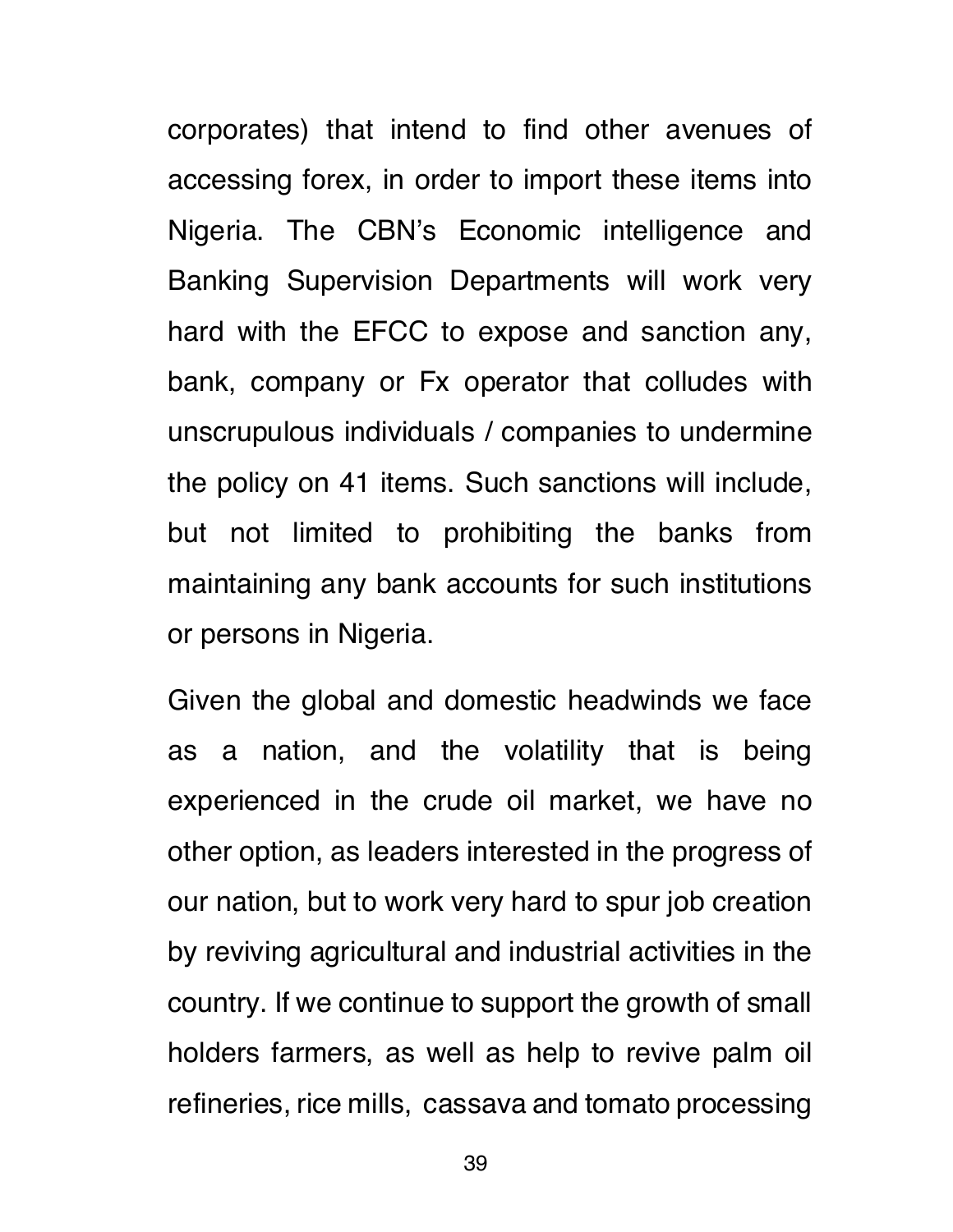factories, you can only imagine the amount of wealth and jobs that will be created in the country; These could include new set of small holders farmers that will be engaged in productive activities; new logistics companies that will transport raw materials to factories, and finished goods to the market; new storage centres that will be built to store locally produced goods; additional growth for our banks and financial institutions as they will be able to provide financial services to support these new businesses; and finally, the millions of Nigerians that will be employed in factories to support processing of goods. If we turn a blind eye to the opportunities that are being created as a result of our policy on 41 items, we will be spelling doom for our nation. We can no longer afford to depend solely on imports given the size of our population, and the need to create jobs for our people. This is precisely the purpose behind our intention to restrict access to forex on 41 items, and I urge all stakeholders to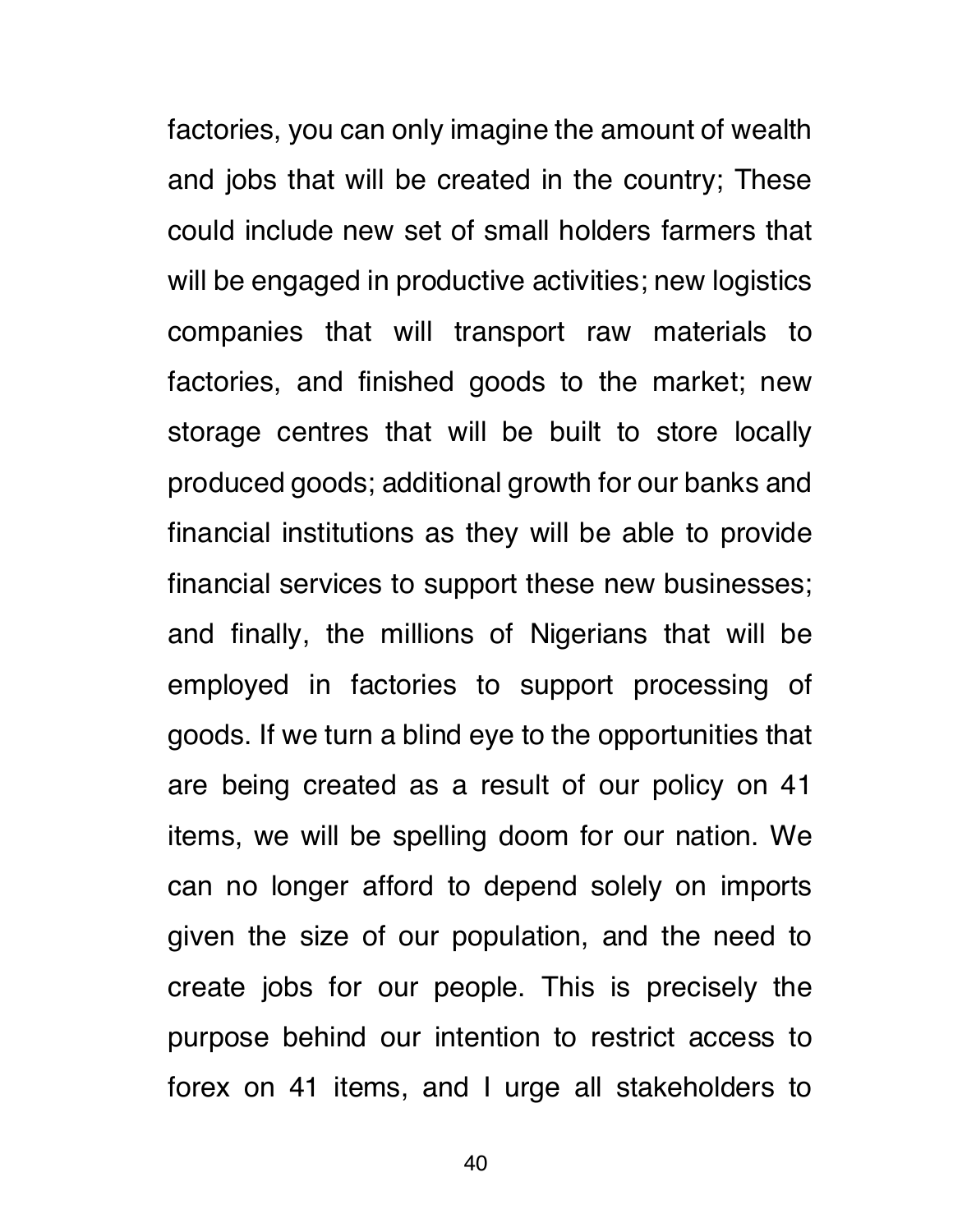come onboard, as we intend to be vigorous in our pursuit of this objective.

- **Domestic Credit:** The Bank will explore the possibility of leveraging technology to enhance credit to critical sectors of the economy, especially, agriculture and manufacturing. Our recently announced policy to refund portions of CRR to banks that are financing new projects (or expanding existing ones) in agriculture and manufacturing sectors will be intensified and enriched in the coming years. This, we believe, will bolster job creation while supporting our agenda to correct Nigeria's imbalances and vulnerabilities.
- **Open to Foreign Investors:** As the monetary and fiscal authorities continue to work tirelessly to support the recovery of our economy, it is important to acknowledge some of Nigeria's enduring strengths, which offer significant rewards for current and prospective foreign investors. Notwithstanding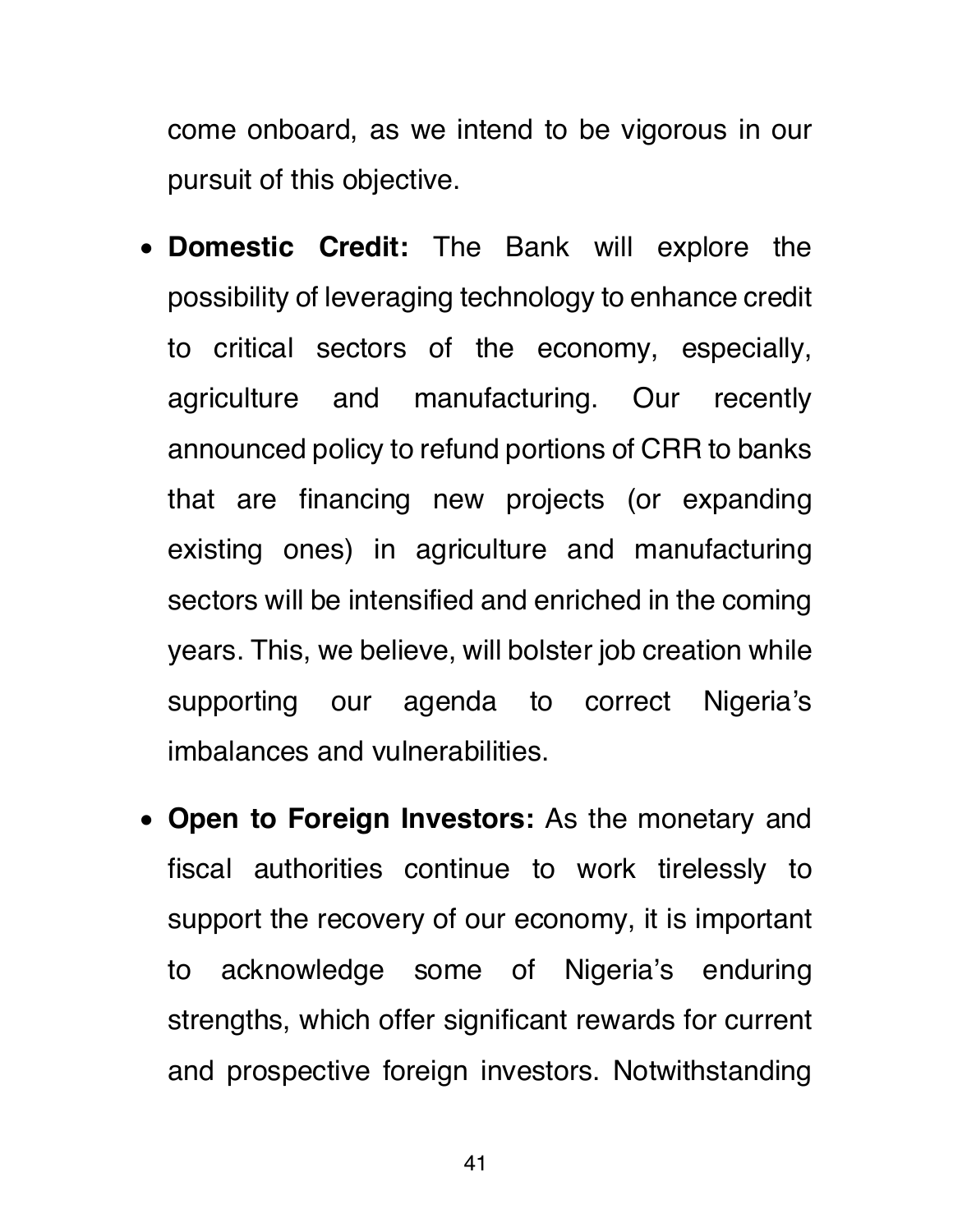the impact of the recession, Nigeria's economy remains the largest in Africa by the size of its GDP, with a very well diversified mix of opportunities across different sectors, such as ICT, Manufacturing, Solid Minerals, Trade and Agriculture. The Central Bank and indeed the Federal Government is open to foreign investors who are keen to support our efforts at unlocking the immense opportunities in our economy, knowing that it offers mutual gains to both the investors and the nation. Investors can be assured that their investments in Nigeria would be duly protected by the authorities, as we are fully aware of the various advantages they can provide to our economy in terms of capital and technological know-how. We hereby reaffirm our commitment to investors that Nigeria is indeed open for business.

#### **Conclusion**

45. Distinguished ladies and Gentlemen, I would like to conclude my remarks today with the story of a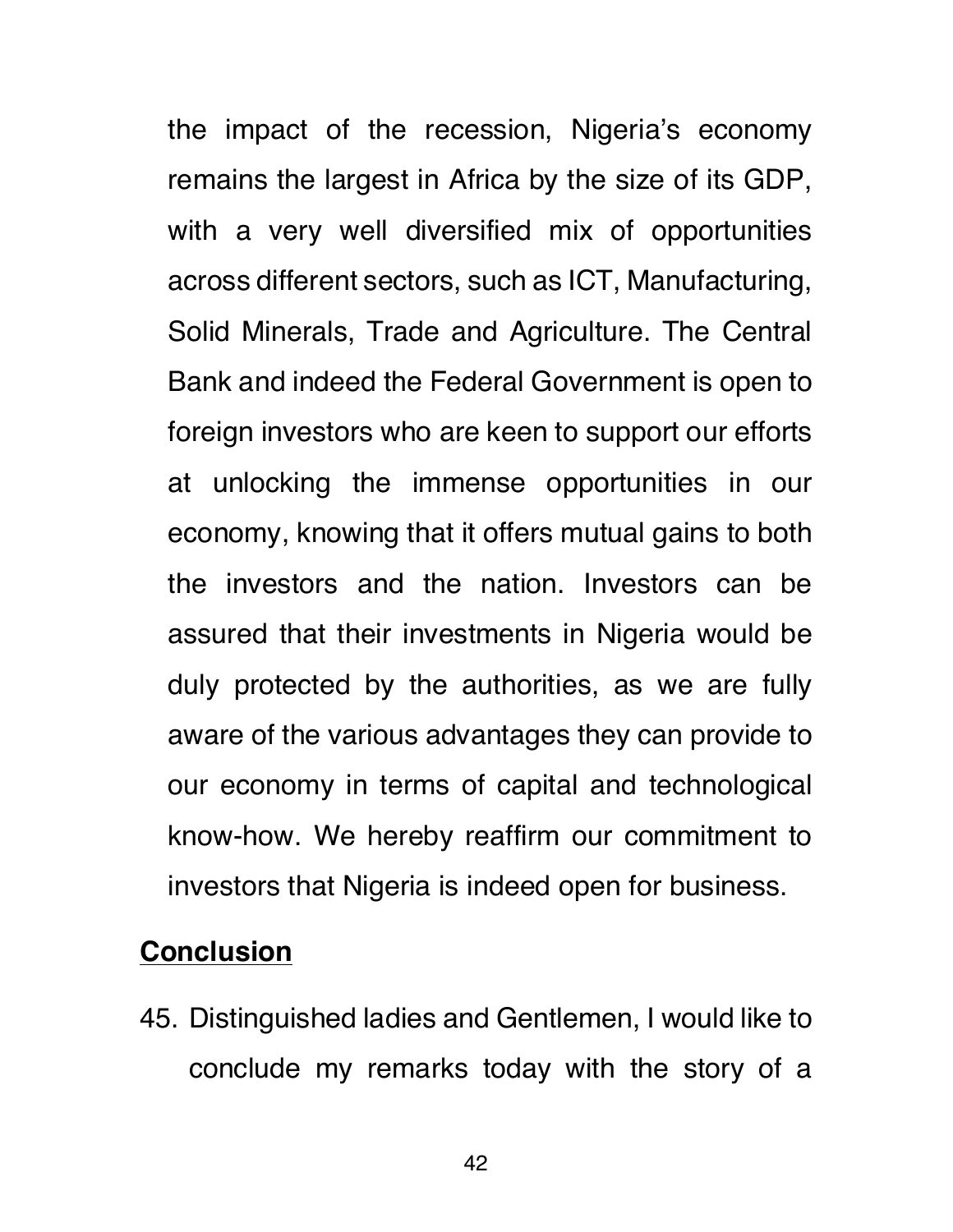revered Mongolian warrior named Genghis Khan, who had a falcon that is exceptionally well-trained for hunting. The falcon would usually sit meekly on the warrior's arm and would do everything that the warrior commands —even when no words were spoken. Khan loved this falcon and boasted lavishly about the bird's loyalty. It could see things from the skies that humans could not.

46. On a certain day, however, the warrior and his entourage embarked on a hunt. Despite the group's best efforts, they found nothing. They had stayed in the forest longer than expected, and an irate Khan was now desperately tired and thirsty. Then, to his delight, he saw a thread of water flowing from a rock just in front of him. He took out a cup to fill and drink. Just as he was about to raise it to his lips, the falcon plucked the cup from his hands and spilled it. Once again, he filled the cup and the falcon spilled it a second time. Khan, now enraged by the intolerable disrespect, drew his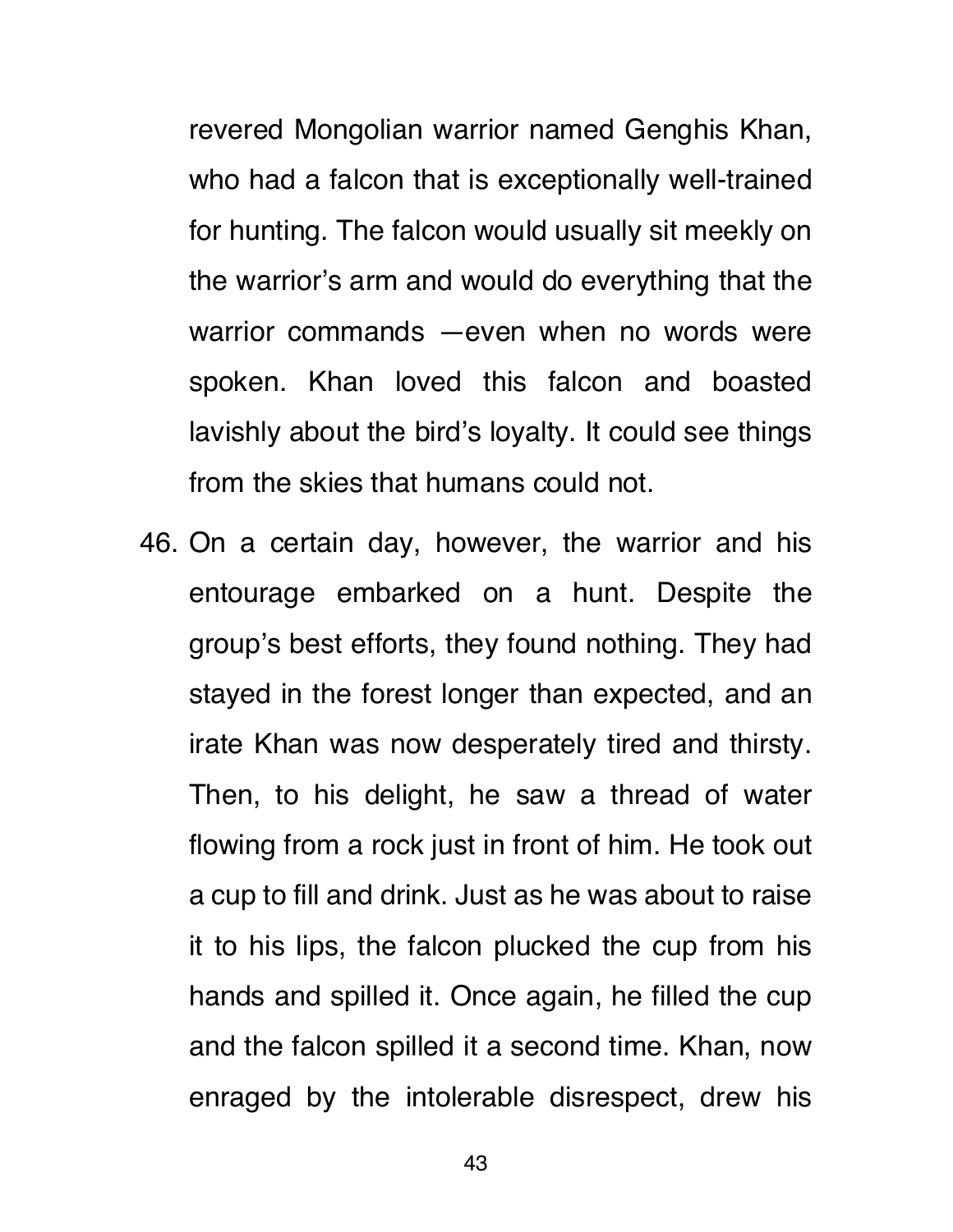sword, and for a third time refilled his cup. As the falcon again took flight towards him, Khan, with one thrust, killed it.

47. The trickling thread of water had, however, dried up by that time. When Khan climbed the rock in search of more water he saw that one of the most poisonous snakes lay dead in the pool. If he had drunk the water, he, too, would have died. It was only then that Khan realized that the falcon's actions had saved his life. Having impetuously and impatiently killed a genuinely loyal ally, a distraught and abjectly regretful Khan returned to camp with the dead falcon in his arms. He ordered a gold figurine of the bird to be fabricated with touching words engraved unto its wings. But, it was too late; the falcon was dead. The damage is irreversible. A loyal and genuinely caring bird has been impatiently slayed.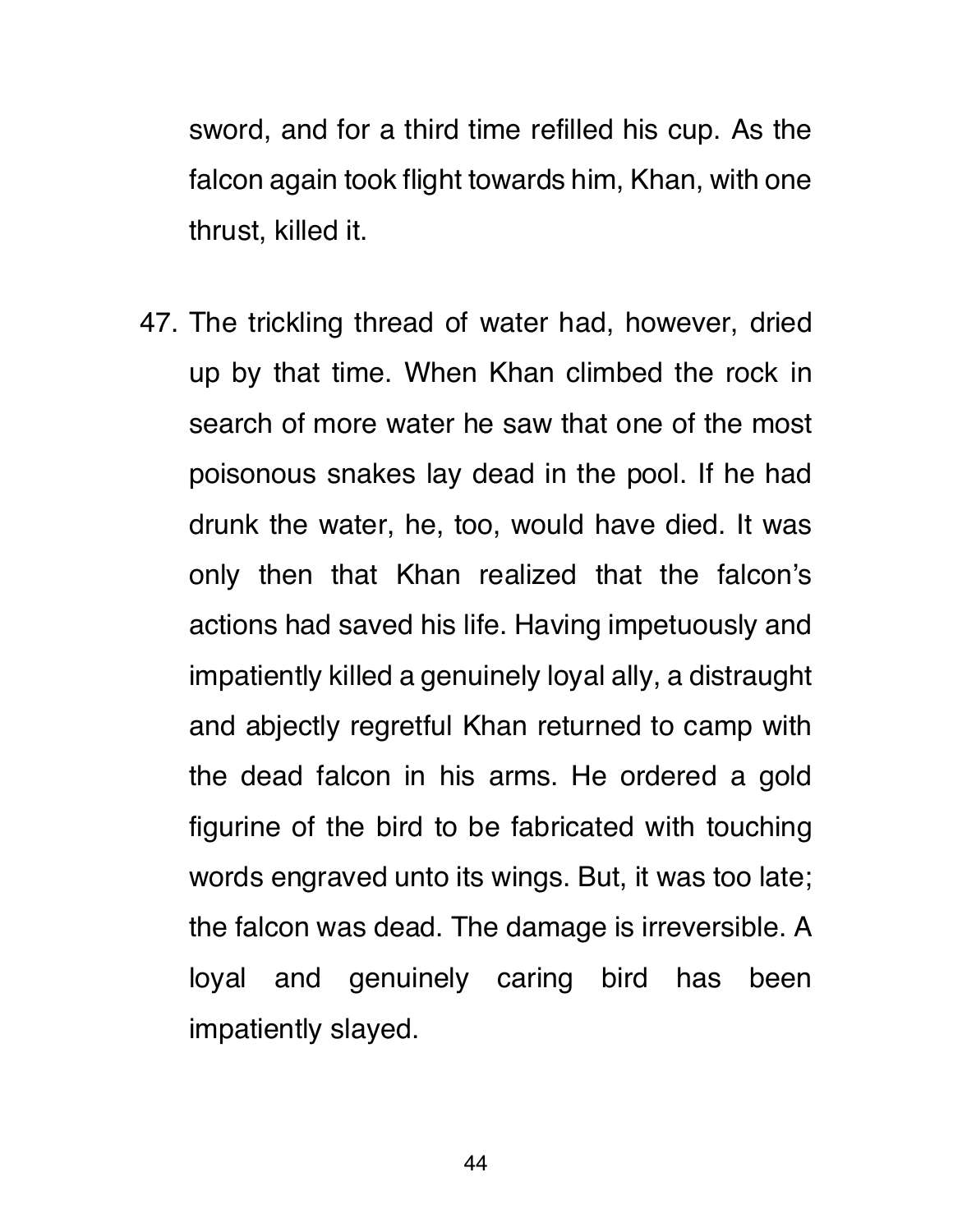48. Ladies and gentlemen, this story culled from Paulo Coelho's book titled "Like the Flowing River" underscores the folly of intolerance and impatience especially when we hastily judge certain actions or policies as unfavorable in the near-term without due consideration for their long-run merits. As I have reiterated in my earlier addresses to you, policymaking and leadership is not a popularity context. Many of us in this room understand that, as leaders, we have to take seemingly unpopular decisions every now and again for the best outcomes.

Like the falcon, you must note that policymakers usually have a panoramic view of events given the enormous array of information and data at their disposal; some of which could be considered classified. Again, like the falcon, we are dogmatically willing to stick-out our necks for what is right even if that would earn us instant and, sometimes, irreversible condemnation; or even our heads. Like the falcon, we